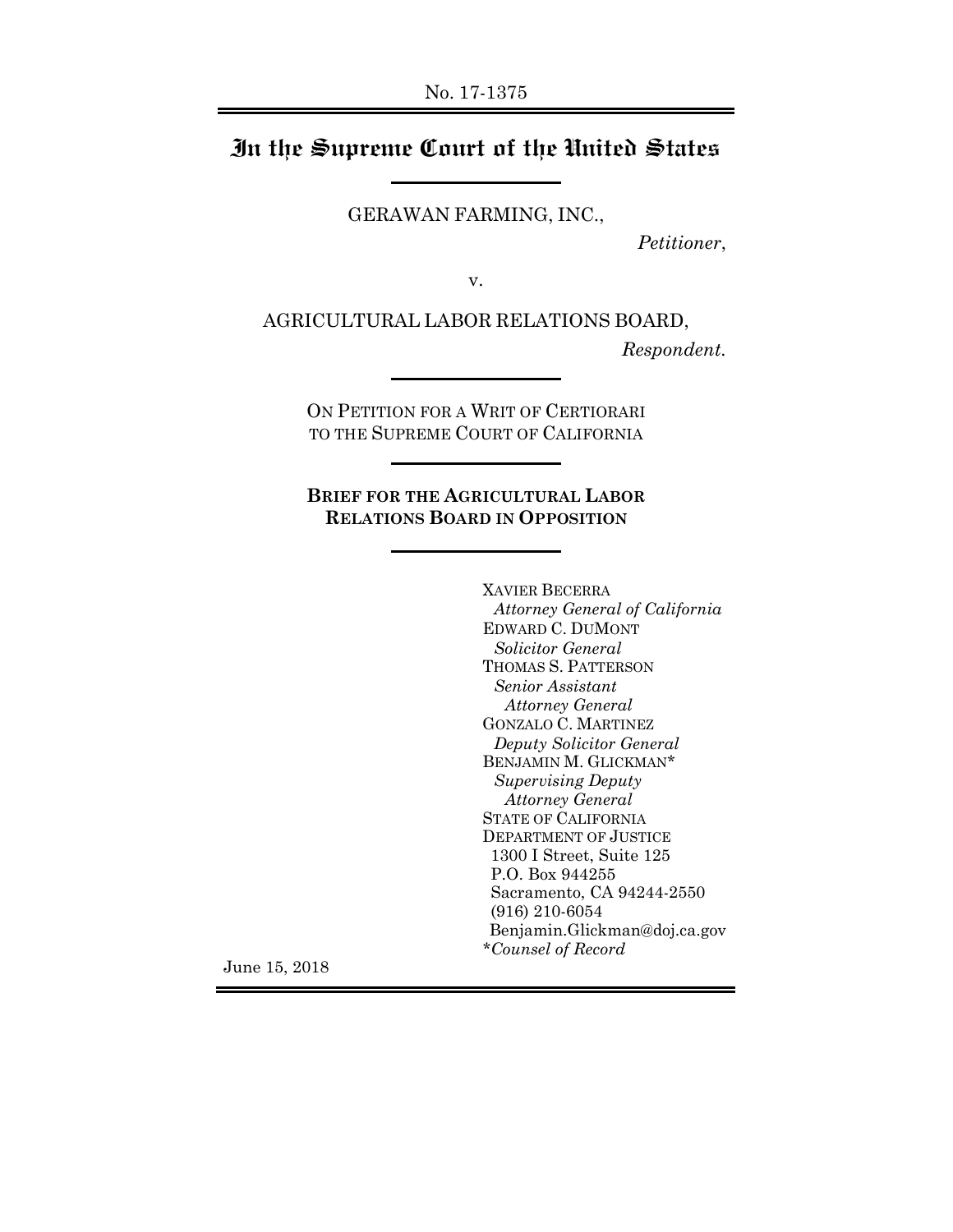#### **QUESTIONS PRESENTED**

1. Whether this Court lacks jurisdiction over this case at the present time because there is no final state judgment within the meaning of 28 U.S.C § 1257(a).

2. Whether the California Supreme Court correctly ruled that the Due Process and Equal Protection Clauses of the Fourteenth Amendment do not prohibit a State from establishing a mandatory arbitration process to craft the initial labor contract between agricultural employers and farmworkers in certain circumstances.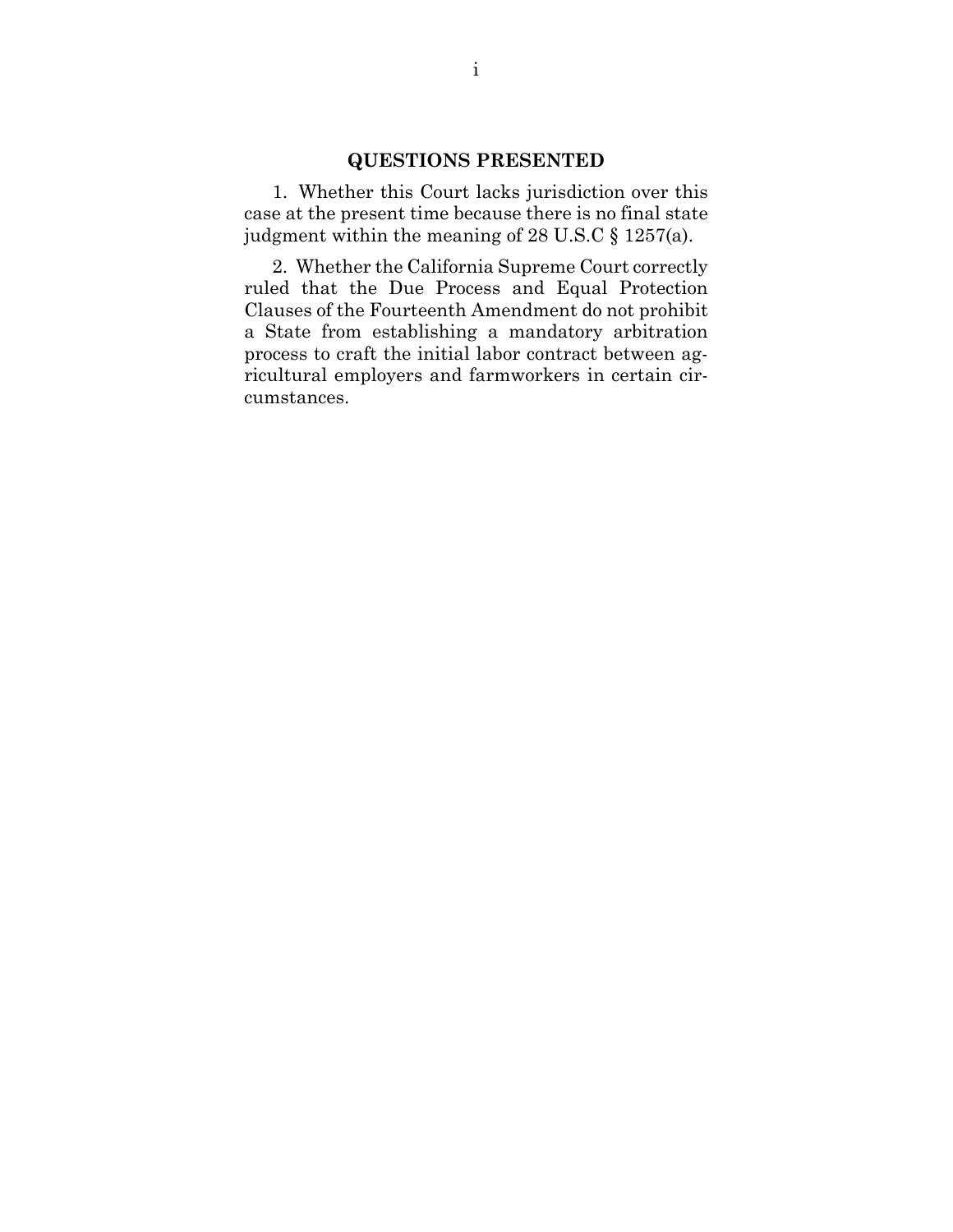# **TABLE OF CONTENTS**

# **Page**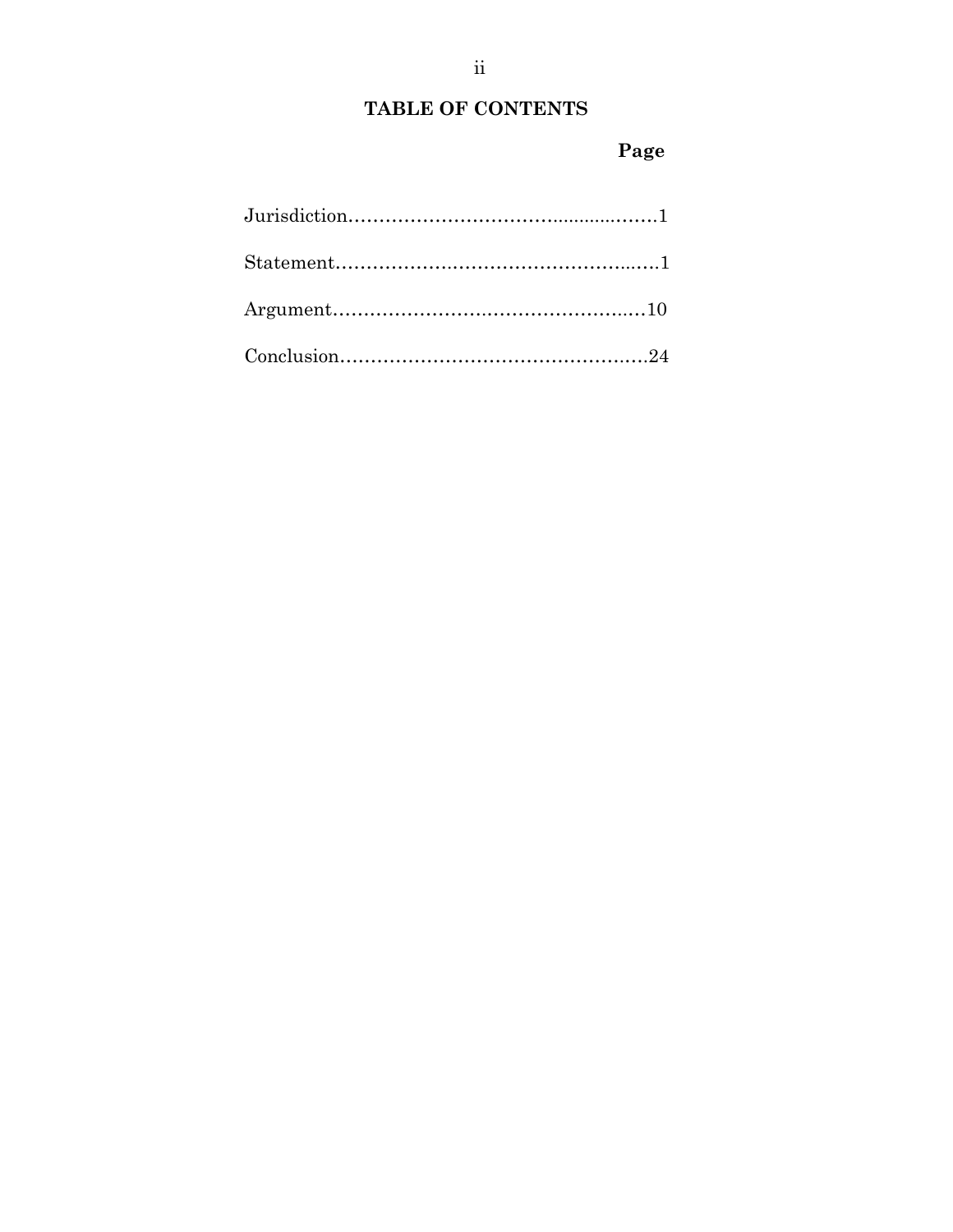## **TABLE OF AUTHORITIES**

# **Page**

#### **CASES**

| Adair v. United States                                                  |
|-------------------------------------------------------------------------|
| Adkins v. Children's Hospital                                           |
| Arnaudo Bros., L.P. v. ALRB<br>22 Cal. App. 5th 1213                    |
| Auciello Iron Works, Inc. v. NLRB                                       |
| Bank Markazi v. Peterson                                                |
| Carondelet Canal & Navigation Co. v.<br>Louisiana                       |
| Coppage v. Kansas                                                       |
| Country-Wide Ins. Co. v. Harnett<br>426 F. Supp. 1030 (S.D.N.Y.), aff'd |
| Cox Broad. Corp. v. Cohn                                                |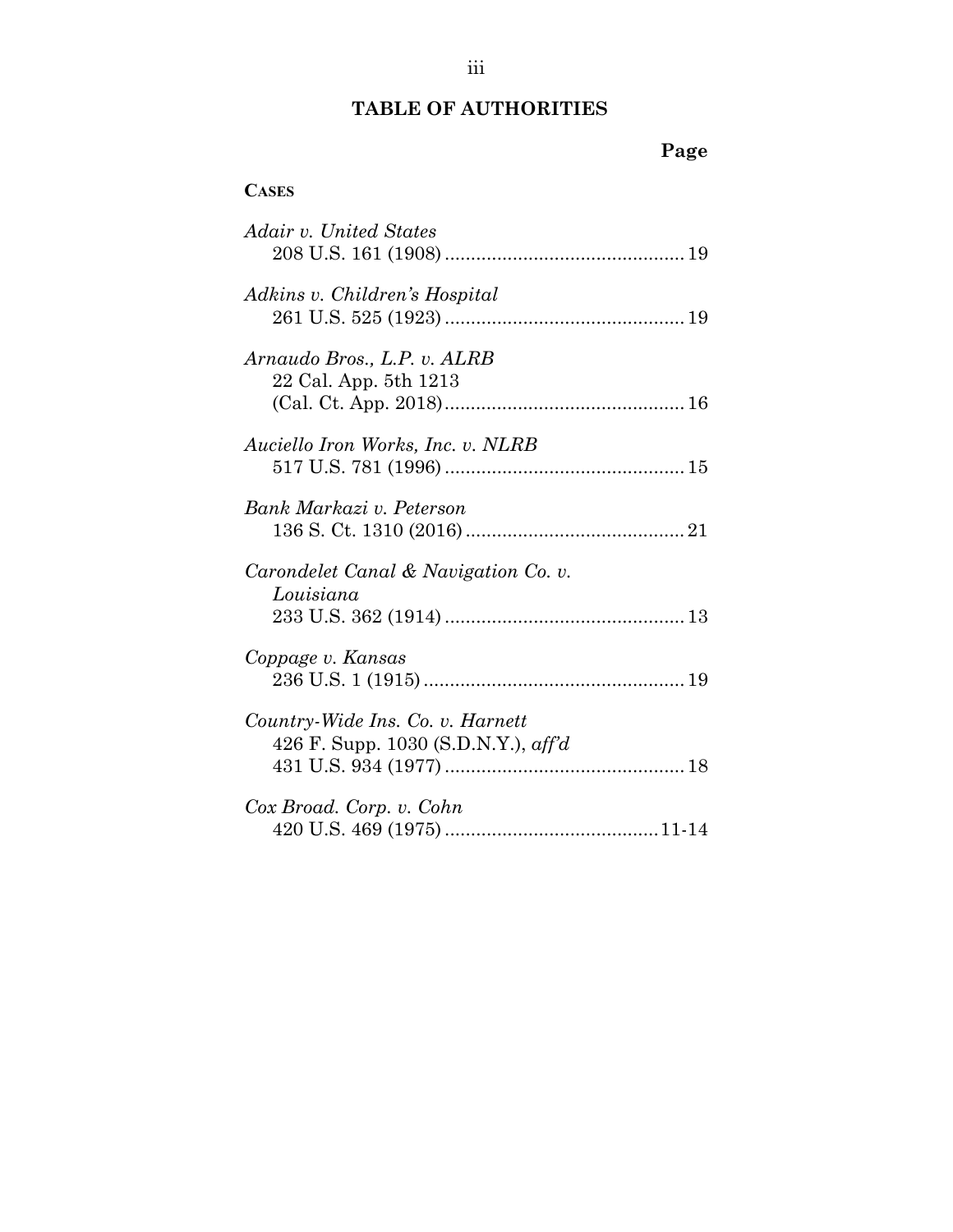**Page**

| Dorchy v. Kansas                                          |
|-----------------------------------------------------------|
| <i>Engquist v. Or. Dep't of Agric.</i>                    |
| Flynt v. Ohio                                             |
| Ferguson v. Skrupa                                        |
| Hess Collection Winery v. ALRB,<br>140 Cal. App. 4th 1584 |
| H.K. Porter Co. v. NLRB                                   |
| Jefferson v. City of Tarrant                              |
| Kansas v. Marsh                                           |
| Lincoln Fed. Labor Union v. Nw. Iron &<br>Metal Co.       |
| Litton Fin. Printing Div. v. NLRB                         |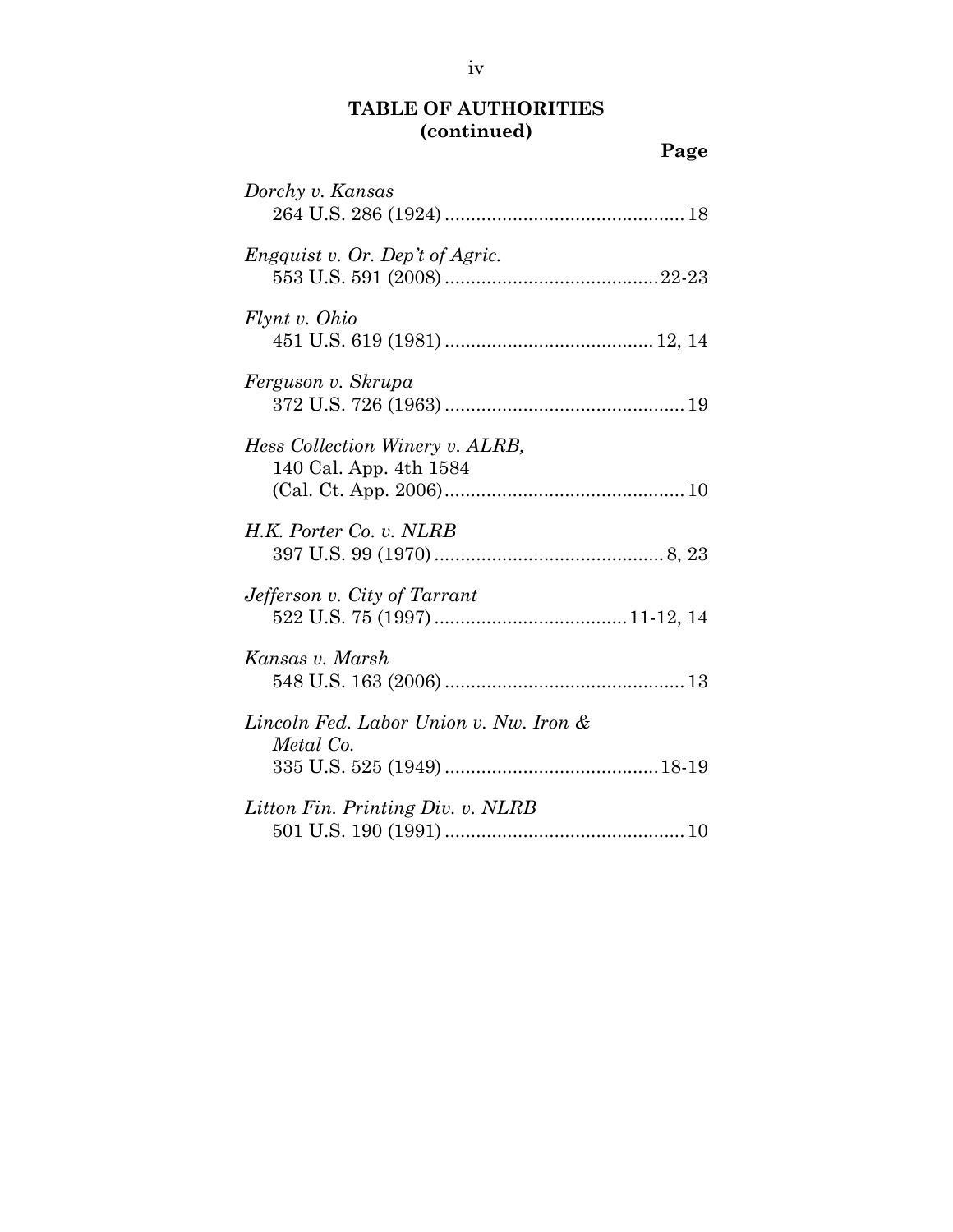**Page**

| Lochner v. New York                                      |
|----------------------------------------------------------|
| Nebbia v. New York                                       |
| NLRB v. Jones & Laughlin Steel Corp.                     |
| O'Dell v. Espinoza                                       |
| Plaut v. Spendthrift Farm, Inc.,                         |
| Phelps Dodge Corp. v. NLRB,                              |
| Radio Station WOW v. Johnson                             |
| Ribnik v. McBride                                        |
| United Steelworkers of Am. v. Warrior &<br>Gulf Nav. Co. |
| Village of Willowbrook v. Olech                          |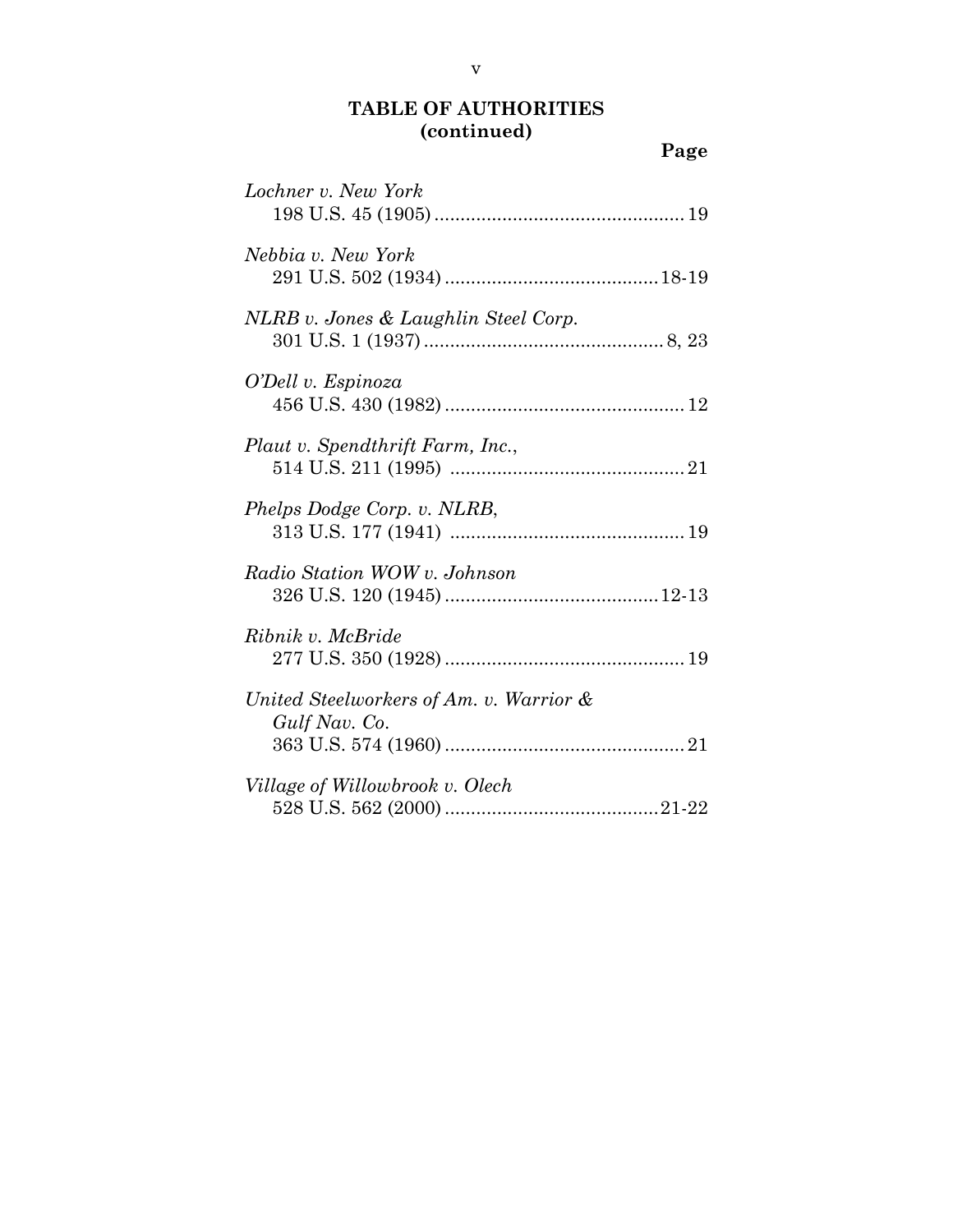| w<br>v |
|--------|
|--------|

| Wash. State Dep't of Soc. & Health<br>Servs. v. Guardianship Estate of<br>Keffeler |
|------------------------------------------------------------------------------------|
|                                                                                    |
| Wash. State Grange v. Wash. State<br>Republican Party                              |
|                                                                                    |
| White v. White Rose Food                                                           |
| Williams v. Std. Oil Co.                                                           |
| Williamson v. Lee Optical of Okla., Inc.                                           |
| Wolff Packing Co. v. Indus. Court<br>(WolffI)                                      |
|                                                                                    |
| Wolff Packing Co. v. Indus. Court<br>(Wolff II)                                    |
|                                                                                    |
| <b>STATUTES</b>                                                                    |
| 28 U.S.C.                                                                          |

§ 1257 ................................................................ 1, 11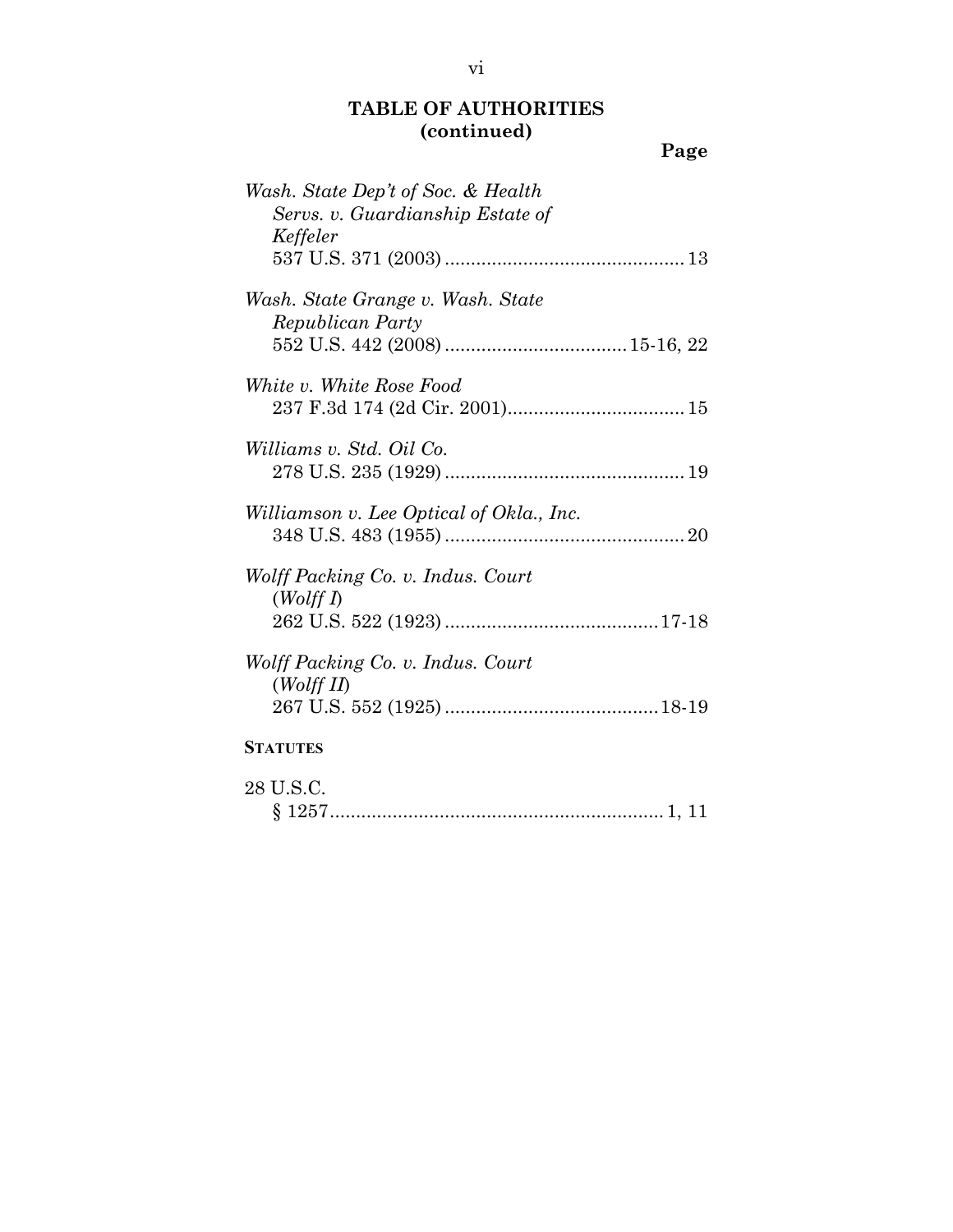Page

| 29 U.S.C.          |  |
|--------------------|--|
|                    |  |
|                    |  |
| Cal. Labor Code    |  |
|                    |  |
|                    |  |
|                    |  |
|                    |  |
|                    |  |
|                    |  |
|                    |  |
| $8^{\circ}$        |  |
| \$.                |  |
| §.                 |  |
| \$.                |  |
| <b>REGULATIONS</b> |  |

| Cal. Code Regs., tit. 8, |  |
|--------------------------|--|
|                          |  |

#### **OTHER AUTHORITIES**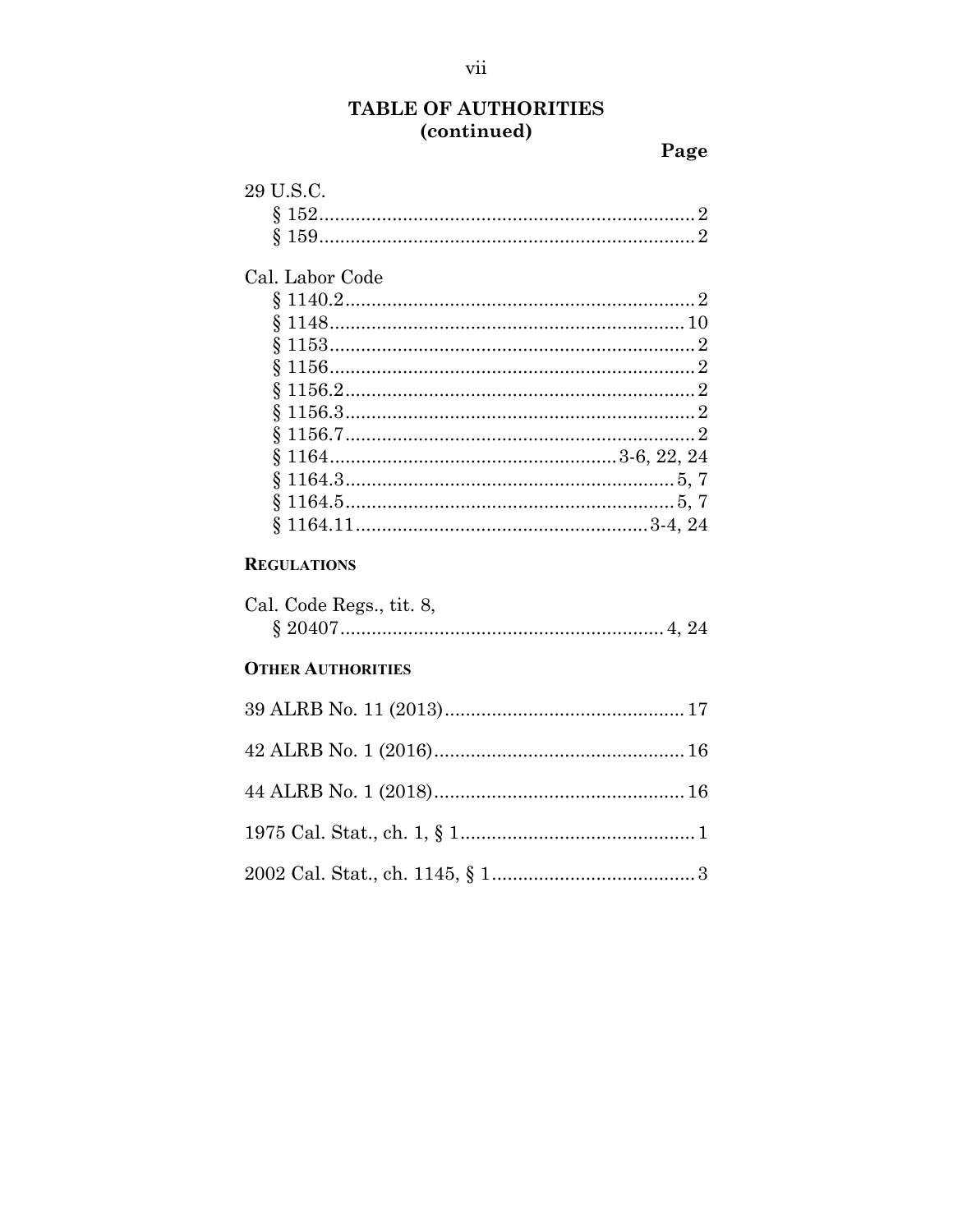| w<br>v |
|--------|
|--------|

| Caldwell, Picket Shot, Many More<br>Arrested in Grape Strike,                  |
|--------------------------------------------------------------------------------|
|                                                                                |
| Elkouri & Elkouri, How Arbitration                                             |
| Roberts, Fear and Tension Grip Salinas<br>Valley in Farm Workers' Strike,      |
| Union Office Is Bombed,                                                        |
| Williams, The Compulsory Settlement of<br>Contract Negotiation Labor Disputes, |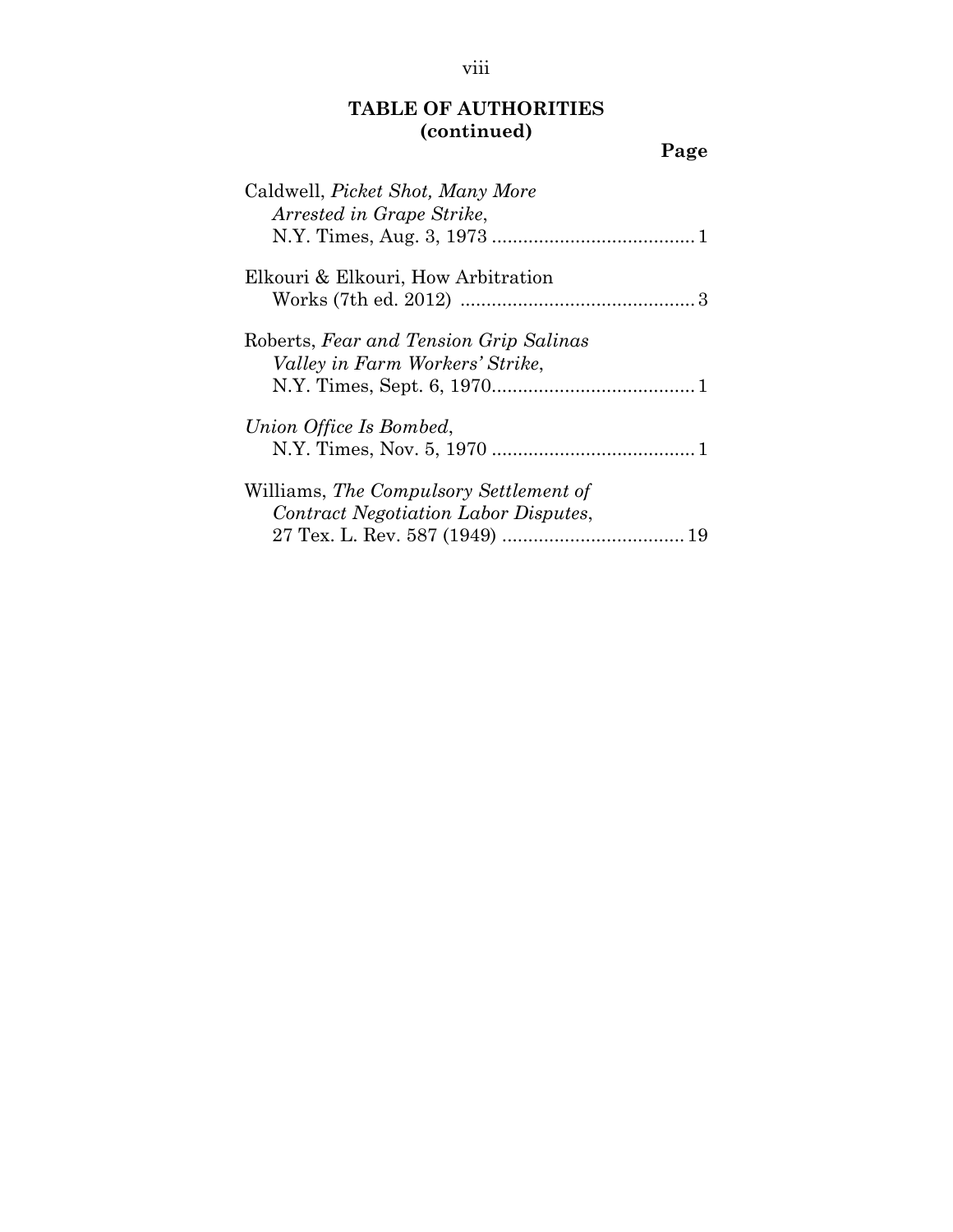#### **JURISDICTION**

The judgment of the California Supreme Court was entered on November 27, 2017. Pet. App. 1. On February 8, 2018, Justice Kennedy extended the time for filing a petition for a writ of certiorari to March 28, 2018, and the petition was filed on that date. The petition invokes this Court's jurisdiction under 28 U.S.C. § 1257(a). Pet. 3.

As discussed below (at 11-14), the judgment of which petitioner seeks review remands petitioner's case to the state court of appeal for further proceedings. The judgment is not final within the meaning of Section 1257(a), and this Court lacks jurisdiction to review it.

#### **STATEMENT**

1. a. Since 1975, California has recognized the collective bargaining rights of agricultural workers. In enacting the Agricultural Labor Relations Act (ALRA), the state Legislature sought "to ensure peace in the agricultural fields by guaranteeing justice for all agricultural workers and stability in labor relations," and "to bring certainty and a sense of fair play to a[n] . . . unstable and potentially volatile condition in the state." 1975 Cal. Stat., ch. 1, § 1, p. 4013; Pet. App. 4.1 The ALRA establishes "collective-bargaining rights for agricultural employees" and declares it "to

<sup>1</sup> Before the ALRA's enactment, agricultural labor relations in California were marred by damaging strikes, boycotts, and violence. *See, e.g.*, Roberts, *Fear and Tension Grip Salinas Valley in Farm Workers' Strike*, N.Y. Times, Sept. 6, 1970, at 32, https://tinyurl.com/yafgsec4; *Union Office Is Bombed*, N.Y. Times, Nov. 5, 1970, at 59, https://tinyurl.com/yar38wro; Caldwell, *Picket Shot, Many More Arrested in Grape Strike*, N.Y. Times, Aug. 3, 1973, at 29, https://tinyurl.com/yaxnto49.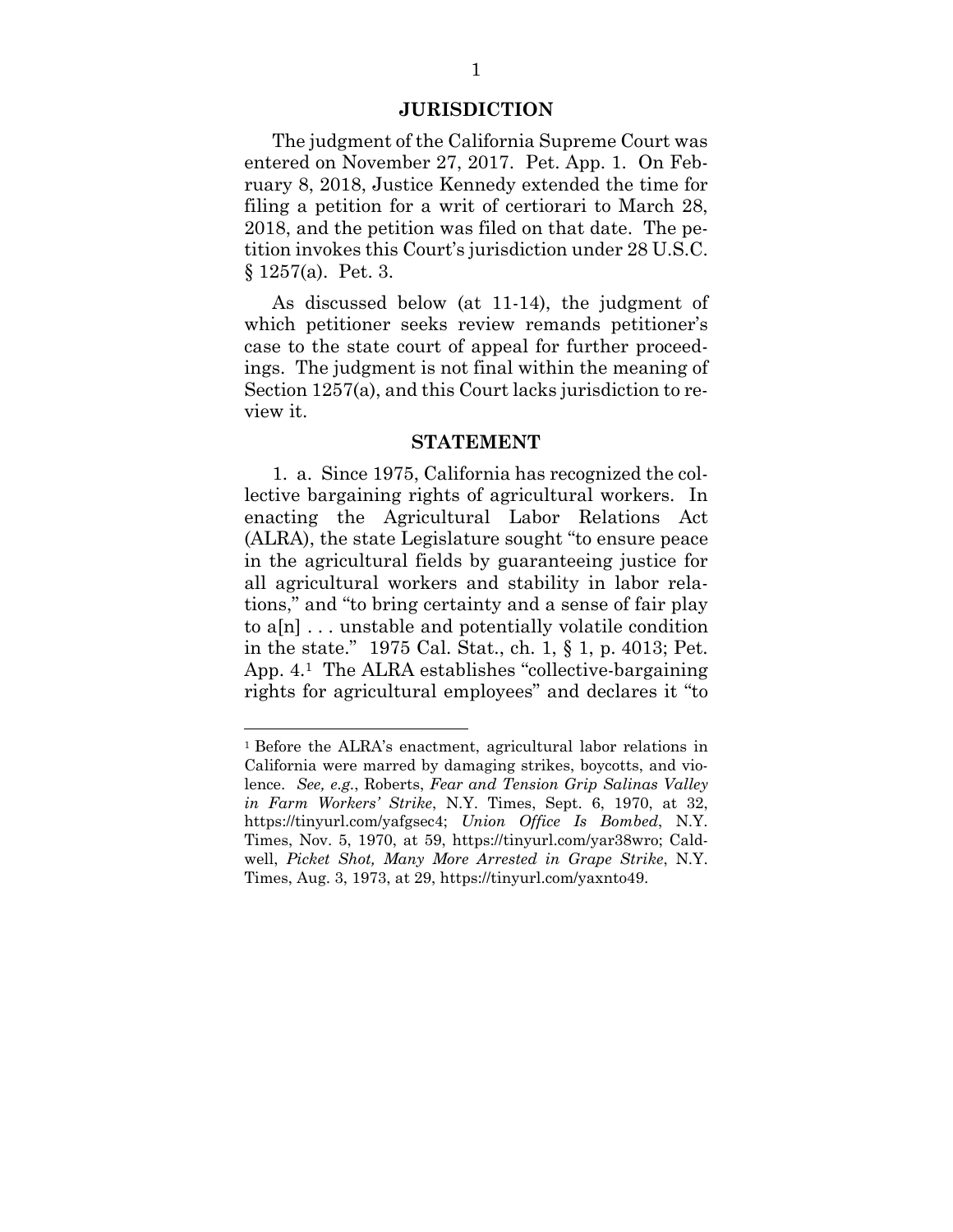be the policy of the State of California to encourage and protect the right of agricultural employees to full freedom of association, self-organization, and designation of representatives of their own choosing, to negotiate the terms and conditions of their employment, and to be free from the interference, restraint, or coercion of employers of labor, or their agents, in the designation of such representatives." Cal. Lab. Code § 1140.2.

To further these goals and address particular challenges facing California's agricultural industry, the Legislature diverged from the model of the federal National Labor Relations Act in several respects. *See* Pet. App. 44-45.<sup>2</sup> For example, the ALRA prohibits an employer from bargaining with an uncertified union. *See* Cal. Lab. Code § 1153(f). It authorizes only employees or unions acting on employees' behalf to seek an election, while the NLRA permits employers to do so. *Compare* Cal. Lab. Code § 1156.3(a) *with* 29 U.S.C.  $§ 159(c)(1)(B)$ . And under the ALRA, only employees may seek to decertify a union, while the NLRA allows an employer to withdraw recognition of a certified union unilaterally in certain circumstances. *See* Cal. Lab. Code § 1156.7(c); Pet. App. 45.

Once a labor union is selected by a majority of employees in an election certified by the state Agricultural Labor Relations Board (respondent here), it becomes the exclusive representative of all employees "for the purpose of collective bargaining with respect to rates of pay, wages, hours of employment, or other conditions of employment." Cal. Lab. Code §§ 1156, 1156.2.

<sup>2</sup> Agricultural laborers are not covered by the NLRA. 29 U.S.C.  $§ 152(3).$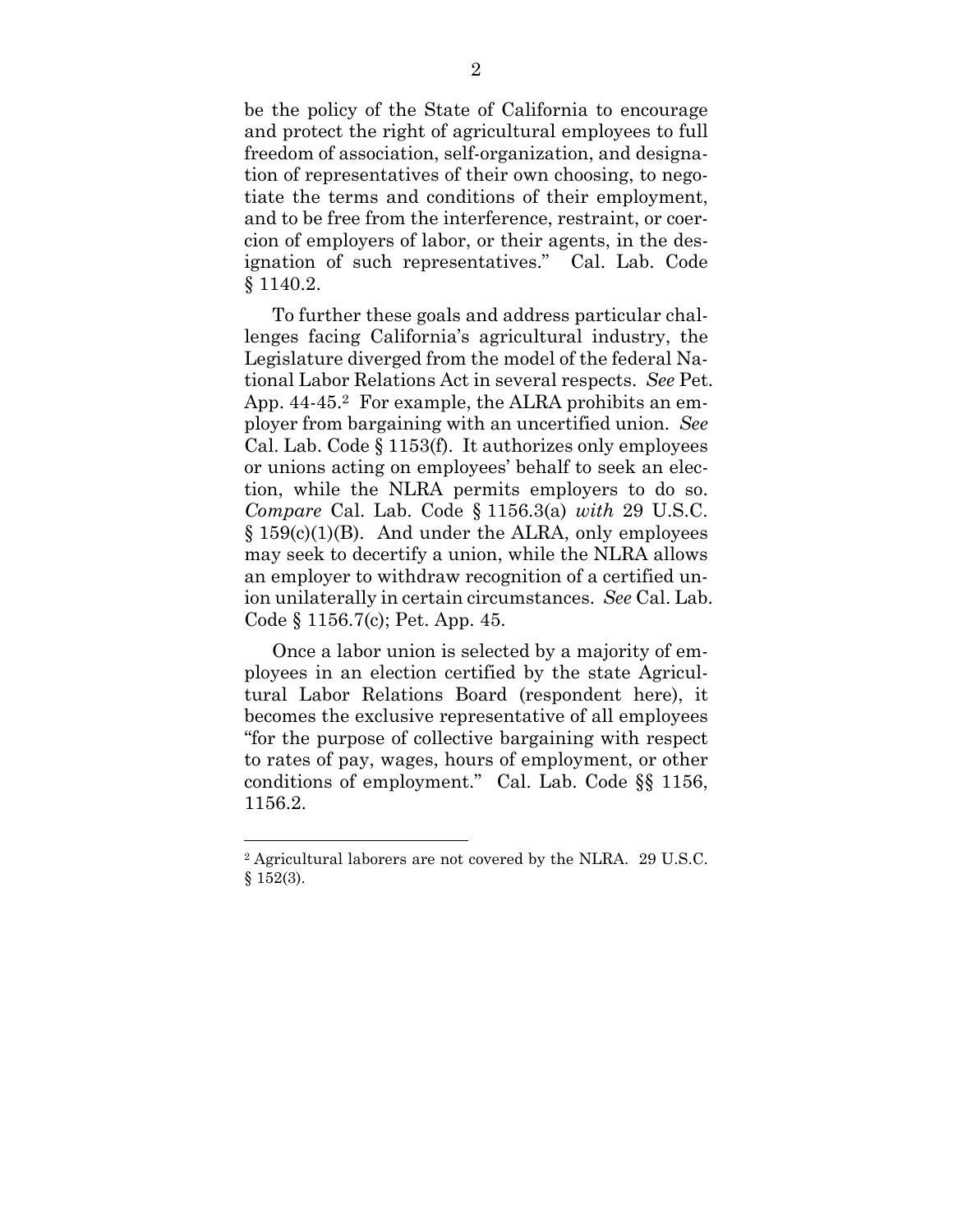b. Over the first 25 years of experience with the ALRA, employer resistance and other factors led to nearly 60 percent of union elections never resulting in contracts. Pet. App. 5-6*.* In 2002, the California Legislature sought to address this failure in part by amending the Act to authorize "mandatory mediation and conciliation" (MMC). The Legislature declared "a need . . . for a mediation procedure in order to": (1) "ensure a more effective collective bargaining process . . . , and thereby more fully attain the purposes of the [ALRA]"; (2) "ameliorate the working conditions and economic standing of agricultural employees"; (3) "create stability in the agricultural labor force"; and (4) "promote California's economic well-being by ensuring stability in its most vital industry." Pet. App. 7 (quoting 2002 Cal. Stat., ch. 1145, § 1, p. 7401); *see* Cal. Lab. Code §§ 1164 *et seq.*

MMC is a mandatory "interest arbitration" process through which bargaining disputes over the terms of an initial labor contract are resolved with the help of a mediator. Pet. App. 7. Interest arbitration has been successfully used for decades to resolve collective bargaining disputes in a variety of settings.3

Contrary to the representations of petitioner and its *amici*, either an agricultural employer or a certified labor union may invoke the MMC process when certain prerequisites are met. Cal. Lab. Code §§ 1164(a), 1164.11; *see* Pet. App. 8. Specifically, where, as here, the union was certified before 2003, either party may request interest arbitration 90 days after a renewed bargaining demand, when: "(a) the parties have failed  $\overline{a}$ 

<sup>3</sup> *See generally* Elkouri & Elkouri, How Arbitration Works (7th ed. 2012), Ch. 22 (Arbitration of Interest Disputes); UFW Cal. Sup. Ct. Br. 30-35, https://tinyurl.com/y8hjtoao (discussing history of interest arbitration and collecting authorities).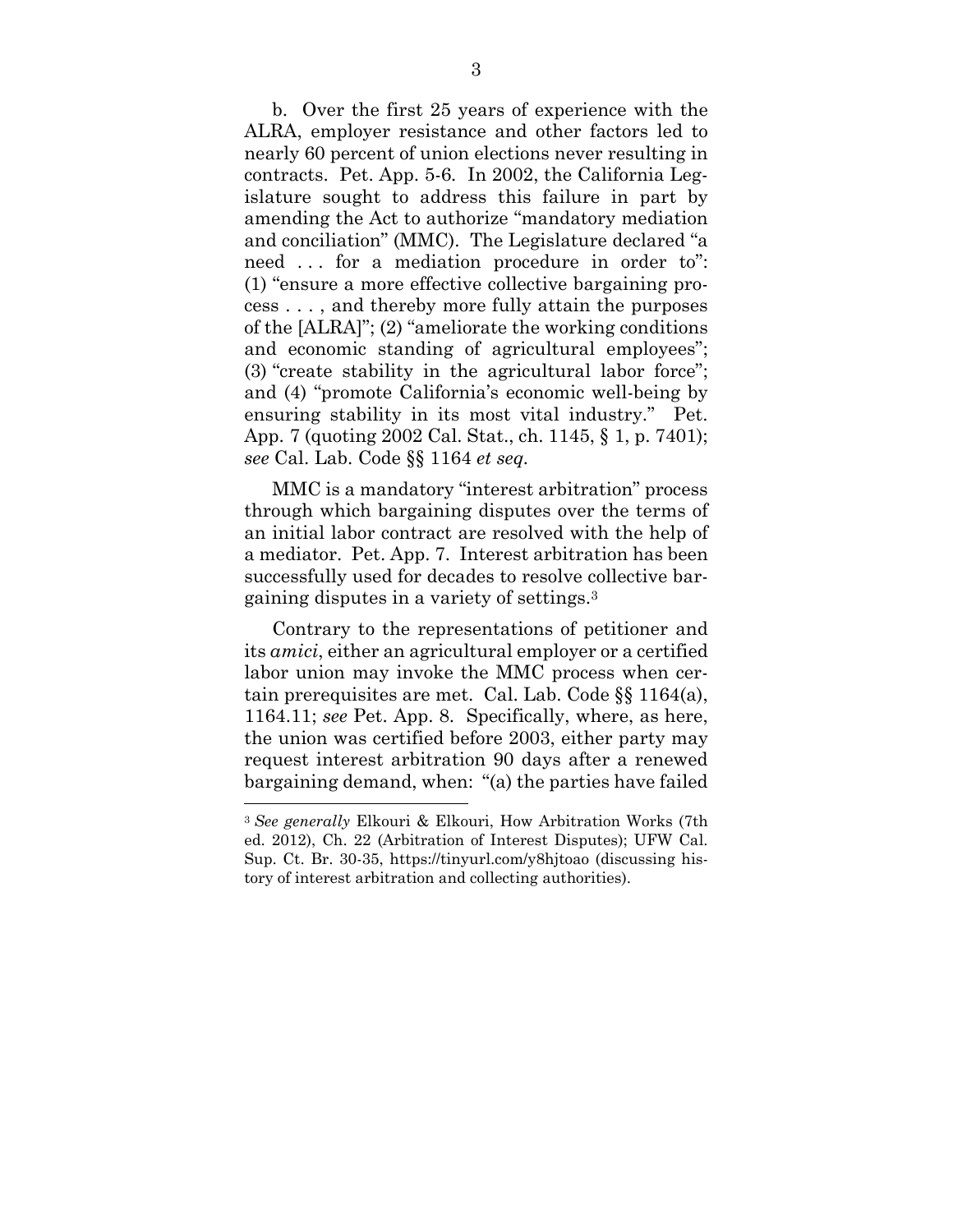to reach agreement for at least one year after the date on which the labor organization made its initial request to bargain, (b) the employer has committed an unfair labor practice, and (c) the parties have not previously had a binding contract between them." Cal. Lab. Code § 1164.11; *see id.* § 1164(a), Pet. App. 8.4 If these criteria are satisfied, the Board must order the parties to arbitration "before a neutral, agreed-upon mediator." Pet. App. 8; *see* Cal. Lab. Code § 1164(b).

If the parties reach an agreement on all contract terms, the process ends without further Board action. *See* Cal. Code Regs. tit. 8, § 20407(e). If, however, the parties are unable to agree on all terms, the mediator resolves any disputed items and issues a report establishing "the final terms of a[n initial] collective bargaining agreement." Cal. Lab. Code § 1164(d); *see id.*  § 1164(c); Cal. Code Regs. tit. 8, §§ 20407(a)-(d); Pet. App. 8.

In setting the terms of that initial labor contract, the mediator is directed to assess "those factors commonly considered" in labor negotiations, including: (1) the "stipulations of the parties," (2) the "financial condition of the employer," (3) any labor contracts "covering similar agricultural operations," (4) wages, benefits, terms, and conditions of employment "in comparable firms or industries in geographical areas with similar economic conditions," and  $(5)$  the "average consumer prices for goods and services according to the California Consumer Price Index, and the overall cost of living, in the area where the work is performed." Cal. Lab. Code § 1164(e); *see* Pet. App. 8-9.  $\overline{a}$ 

<sup>4</sup> Different requirements apply to unions certified after January 1, 2003, or by a Board order based on employer misconduct during an election or decertification drive. *See* Cal. Lab. Code §§ 1164(a)(2)-(4); Cal. Code Regs. tit. 8, §§ 20407(b)-(d).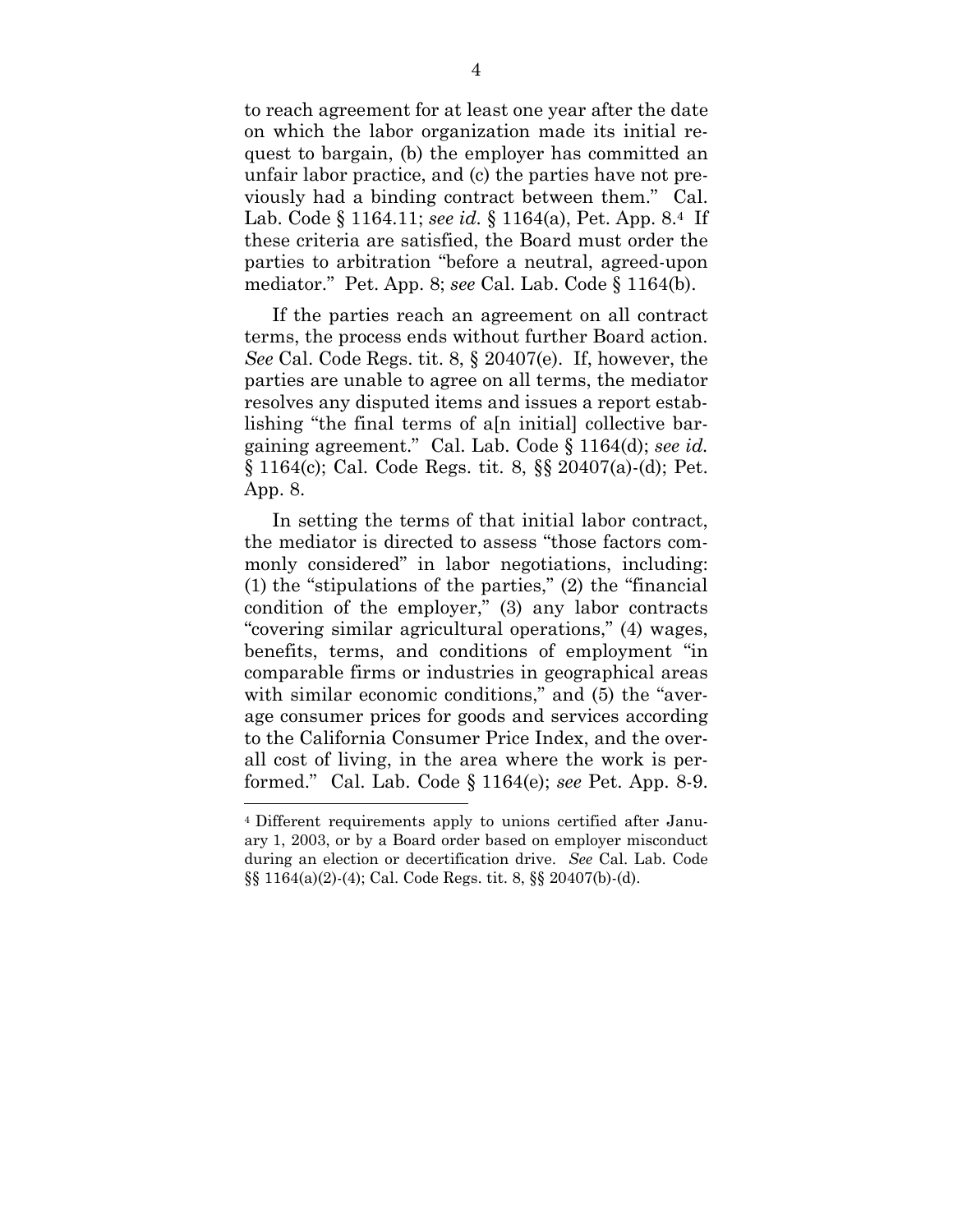The report must specify "the basis for the mediator's determination" of any disputed issue and must "be supported by the record." Cal. Lab. Code § 1164(d); *see* Pet. App. 8.

If the mediator's report is acceptable to the parties, it takes immediate effect as a final order of the Board. Cal. Lab. Code § 1164.3(b); *see* Pet. App. 8. If either party is dissatisfied, it may seek review from the Board and the state appellate courts. Pet. App. 9.

Upon petition of either party, the Board must reject any contract provision that (1) "is unrelated to wages, hours, or other conditions of employment"; (2) "is based on clearly erroneous findings of material fact"; or (3) "is arbitrary and capricious in light of the . . . findings of fact." Cal. Lab. Code § 1164.3(a); *see* Pet. App. 9-10, 38-39. And the entire report must be rejected if it was "procured by corruption, fraud, or other undue means," the mediator was corrupt, or "the rights of the petitioning party were substantially prejudiced by the misconduct of the mediator." Cal. Lab. Code § 1164.3(e); *see* Pet. App. 10, 39.

If still dissatisfied after the Board's review, either party may petition for a writ of review in the California Court of Appeal or California Supreme Court to determine "on the basis of the entire record" whether: (1) the Board "acted without, or in excess of, its powers or jurisdiction"; (2) the Board "has not proceeded in the manner required by law"; (3) the Board's decision "was procured by fraud or was an abuse of discretion"; or (4) the Board's decision "violates any right of the petitioner under the Constitution of the United States or the California Constitution." Cal. Lab. Code § 1164.5(b); Pet. App. 9-10, 39.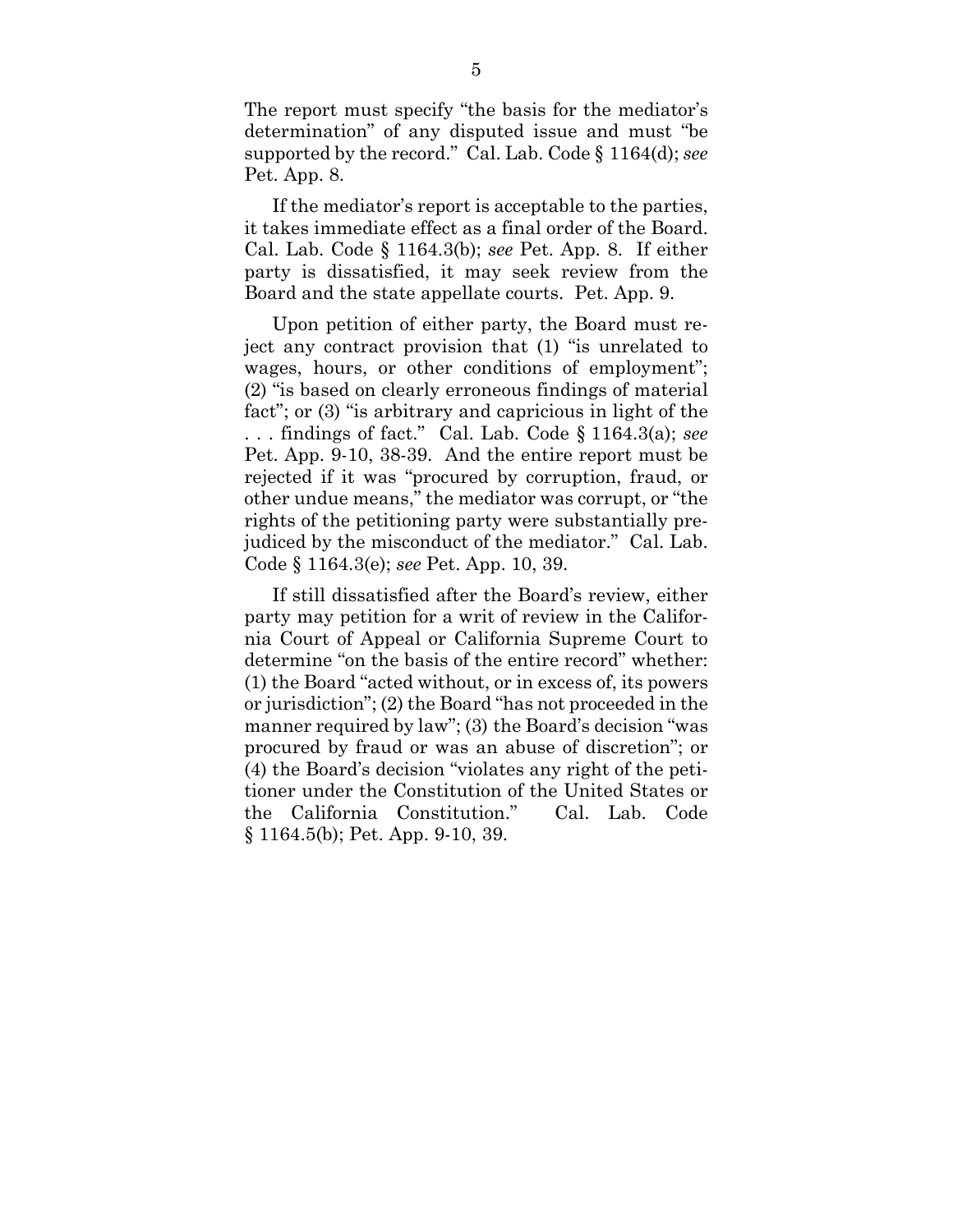2. The contract at issue in this case followed years of unsuccessful bargaining between the parties. The United Farm Workers of America was elected by Gerawan's employees in 1990, and certified by the Board as their exclusive bargaining representative in 1992. Pet. App. 11. Despite bargaining attempts in 1994 and 1995, the parties never reached an initial collective bargaining agreement. *Id.* at 11-12.

"For reasons not apparent in the record, neither the UFW nor Gerawan attempted to communicate or restart negotiations [from 1995] until October 12, 2012, when the UFW served Gerawan with a renewed demand to bargain." Pet. App 12. The parties held more than 10 bargaining sessions in early 2013, but remained unable to reach an agreement. *Id.*

The UFW requested referral to MMC. Pet. App. 12. Gerawan opposed the request on numerous grounds, including its contention that the UFW had forfeited its certification as the exclusive bargaining representative of Gerawan's employees through an extended period of inactivity. *Id.* The Board rejected this "abandonment" defense as inconsistent with the ALRA and foreclosed by state law. *Id.* at 12-13. The Board thus "took no evidence and made no findings concerning the UFW's alleged absence." *Id.* at 13. The Board thereafter determined the statutory prerequisites were met and ordered the parties to arbitration. *Id.* at 12.

The parties jointly selected an experienced mediator. Pet. App. 13, 40. After several sessions, the parties remained unable to reach an agreement on various contract terms. *Id.* at 13. As required by Labor Code section 1164(a), after several hearings to consider the parties' positions and supporting evidence,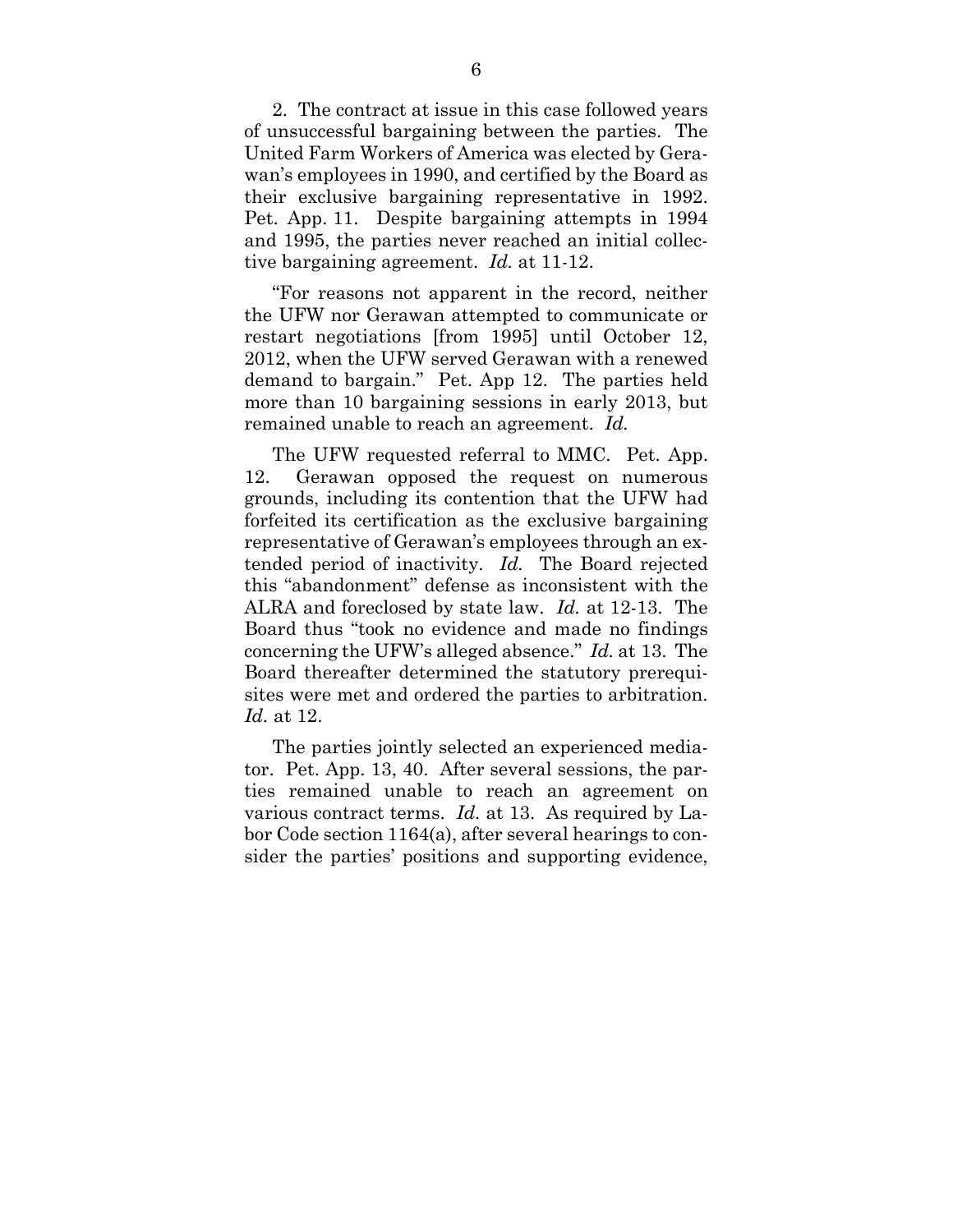the mediator submitted a report to the Board resolving the disputed terms. *Id.*

Gerawan objected to the report, and the Board ultimately remanded six provisions to the mediator for further consideration. Pet. App. 13. With the mediator's assistance, the parties reached agreement on those six terms, and the mediator issued a second report. *Id.* Neither party objected to the mediator's second report, which became the final order of the Board—and the parties' initial contract—on November 19, 2013. *Id.*; *see* Cal. Lab. Code § 1164.3(d).

3. a. Gerawan filed a petition for review in the California Court of Appeal. Pet. App. 13; *see* Cal. Lab. Code § 1164.5(a). It alleged that the ALRA's mandatory arbitration procedure violated equal protection, substantive and procedural due process, the Takings Clause, and the Contracts Clause. Pet. App. 13, 62, 108; *see also Gerawan Farming, Inc. v. ALRB*, No. F068526 (Cal. Ct. App. Mar. 15, 2018), https://tinyurl.com/yb2slccd.5 The court of appeal ruled that the ALRA "on its face" violated equal protection, relying primarily on a dissenting opinion from an earlier state intermediate appellate case. Pet. App. 112-120. The court did not adjudicate Gerawan's other constitutional claims. *Id*. at 109.

<sup>5</sup> Gerawan also raised claims under parallel provisions of the California Constitution, and a number of other state law claims, including that the statutory criteria for ordering the parties to MMC were not satisfied, that abandonment is a valid defense, and improper delegation of legislative power. Pet. App. 13-14, 16, 62-64, 108-109. Petitioner raised only the latter two claims in the state supreme court, which ruled against Gerawan. Pet. App. 30-54.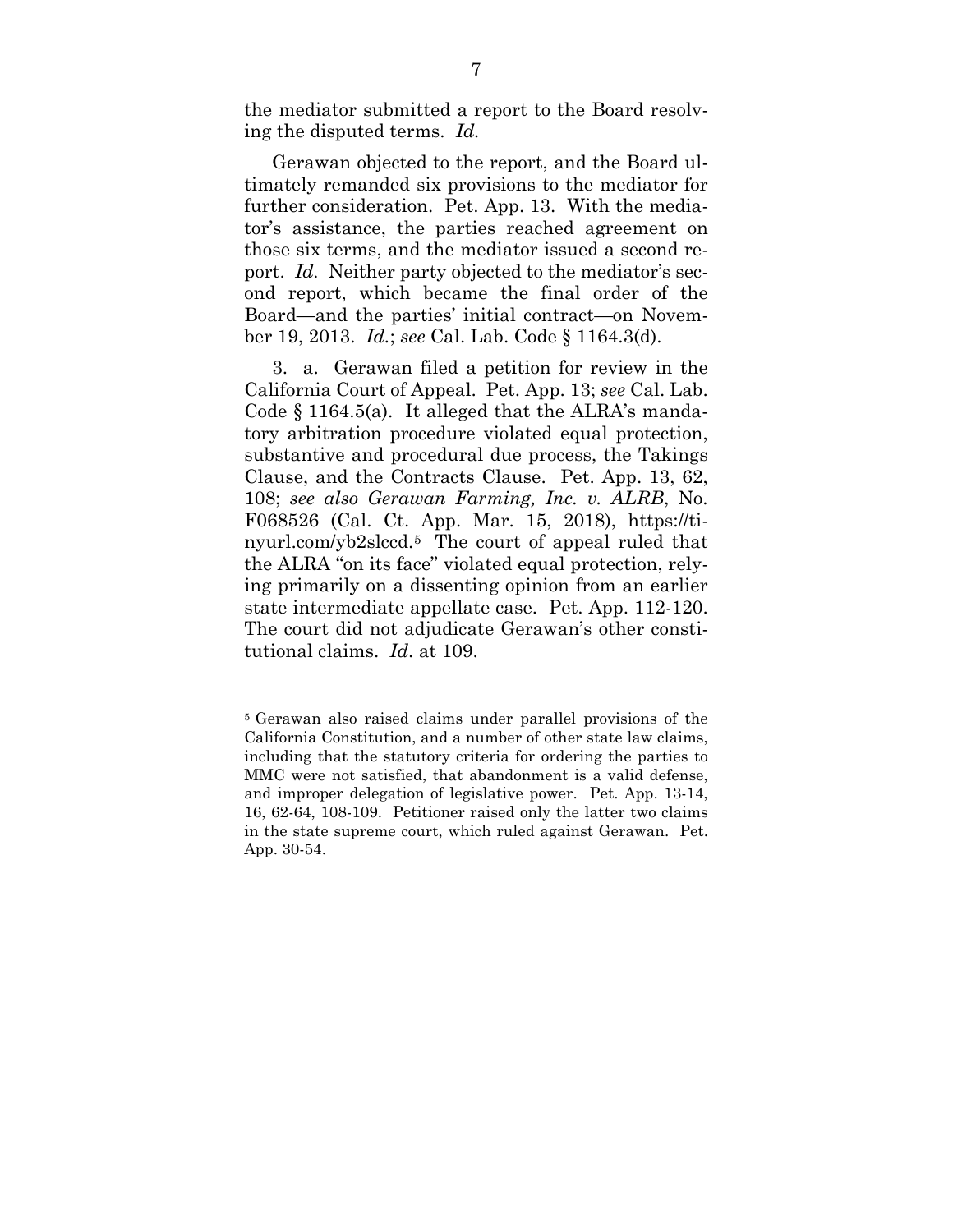b. The California Supreme Court reversed. Pet. App. 1-54. It addressed Gerawan's equal protection and substantive due process claims. *Id*. at 16-30.6 The court noted that Gerawan "characterized its challenge as a facial attack on the MMC statute," and that "'[t]he standard for a facial constitutional challenge to a statute is exacting.'" Pet. App. 16 (citation omitted).

As to due process, the court reasoned that the *Lochner*-era "liberty of contract" rationale that Gerawan advanced had been effectively overruled by this Court. Pet. App. 18 (citing, *inter alia*, *W. Coast Hotel Co. v. Parrish*, 300 U.S. 379, 400 (1937)). It also rejected Gerawan's contention that two of this Court's other precedents, *NLRB v. Jones & Laughlin Steel Corp.*, 301 U.S. 1 (1937), and *H.K. Porter Co. v. NLRB*, 397 U.S. 99 (1970), prohibited compulsory arbitration. It reasoned that those cases were decided on "statutory grounds and said nothing about compulsory arbitration's constitutionality." Pet. App. 19.

As to equal protection, the court determined that rational basis review applied because the statute involved social and economic policy, rather than classification along suspect lines or fundamental rights. Pet. App. 19-21 (citing, *inter alia*, *FCC v. Beach Commc'ns, Inc.*, 508 U.S. 307, 313 (1993)). The court rejected Gerawan's argument that contracts resulting from mandatory interest arbitration "discriminate[] against *each* individual agricultural employer." Pet. App. 23-25. It explained that, under this Court's precedents, "laws regulating a small number of individuals, or even a class of one, are not necessarily suspect." *Id*. at 24. The court held that Gerawan's "class of one"

<sup>6</sup> The state supreme court did not rule on petitioner's procedural due process claims. Pet. App. 16-19.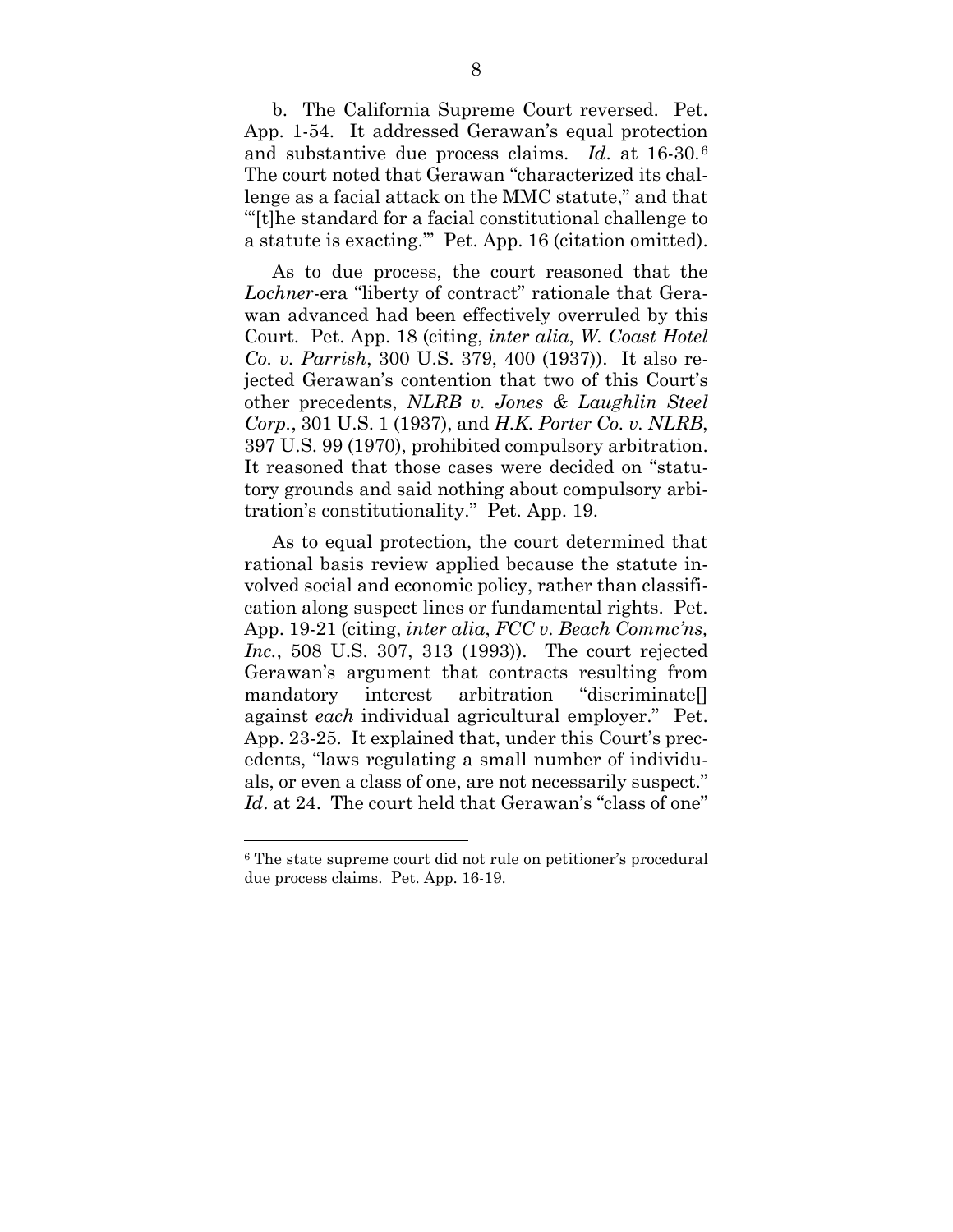claim failed, even assuming it could be brought, because Gerawan could not demonstrate that it had been treated differently from other similarly situated employers, or that California lacked a rational basis for any difference in treatment. *Id*. at 26. It reasoned that the mediator's "individualized determinations are rationally related to the Legislature's legitimate interest in ensuring that collective bargaining agreements are tailored to the unique circumstances of each employer," and that the mediator's discretion in crafting the initial labor contract was sufficiently "channeled" by statutory factors. *Id*. at 27-28.

Because "[t]he court [of appeal] did not resolve Gerawan's other constitutional claims," the California Supreme Court "remand[ed] for further proceedings." Pet. App. 15, 54.

c. On remand, Gerawan has told the California Court of Appeal that the court "must address the remaining constitutional challenges," because when the court initially "struck down the MMC statute, it did not address all the constitutional arguments raised." Pet. Cal. Ct. App. Br. 7, 8 (Feb. 5, 2018). Gerawan has further contended that such a decision is "essential to the constitutional application of the MMC statute." *Id*. at 11.

Approximately two weeks before Gerawan filed its certiorari petition, the California Court of Appeal set the remanded case for oral argument in October 2018. The court's order observed that it was:

appropriate for us to address the unresolved constitutional issues . . . [which] include whether the MMC statute and the Board's order enforcing it violated (i) the Takings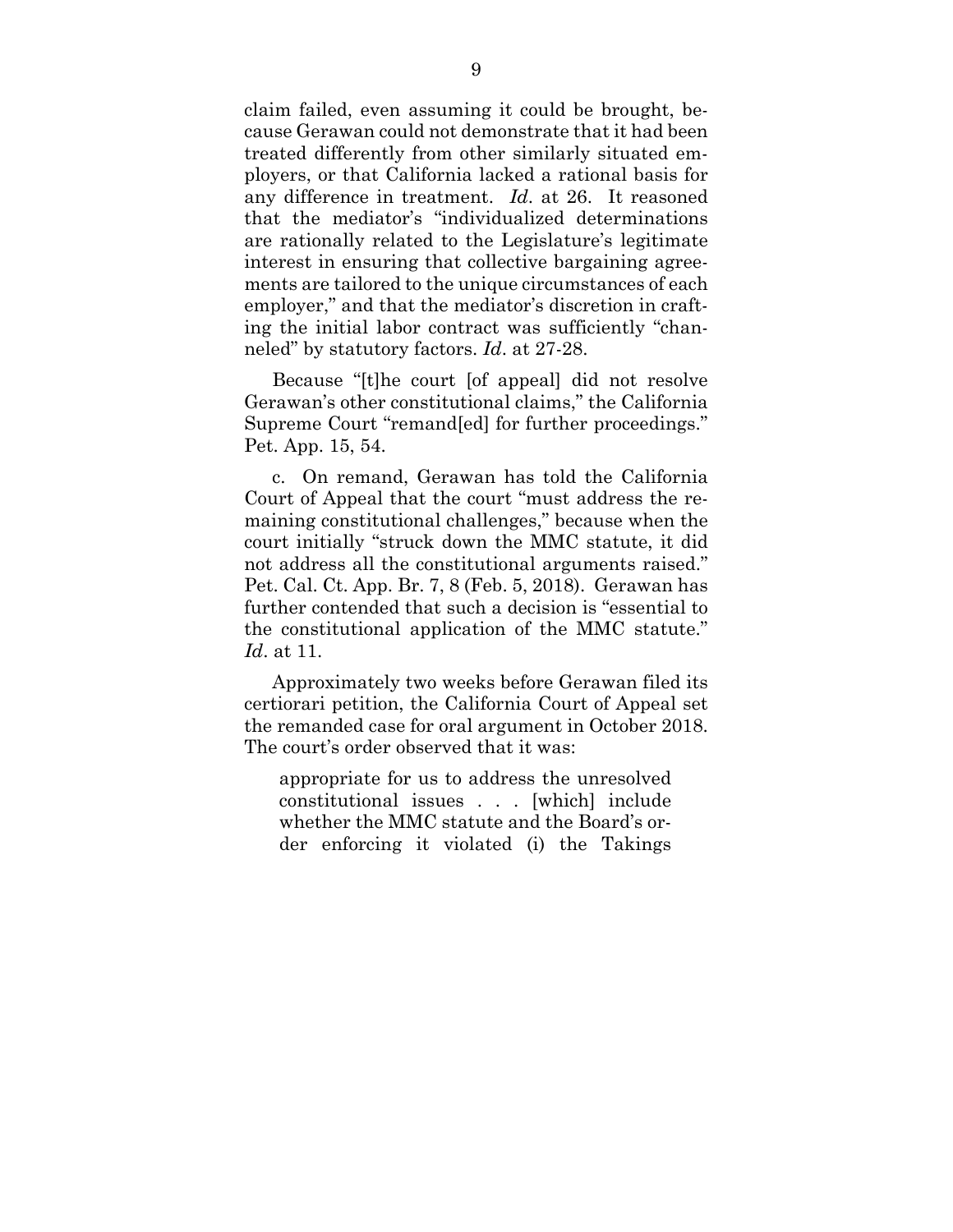Clause of the U.S. and California Constitutions, (ii) the Contract[s] Clause of the U.S. and California Constitutions, and/or (iii) procedural due process.

*Gerawan Farming, Inc. v. ALRB*, No. F068526 (Cal. Ct. App. Mar. 15, 2018), https://tinyurl.com/yb2slccd.

4. The labor contract at issue in this case has never been enforced. Although the three-year contract nominally took effect in November 2013 (and expired in June 2016), the state court of appeal previously ordered any proceedings to enforce the contract stayed. *Gerawan Farming, Inc. v. ALRB*, No. F068526 (Cal. Ct. App. Oct. 23, 2014), https://tinyurl.com/yb2slccd. Only after Gerawan's claims are resolved, and only if it is unsuccessful, could it be required to implement the contract's terms. Moving forward, the parties could then negotiate a new contract outside the MMC process. As noted above, MMC is a limited remedy generally available only for first contracts. *See also Hess Collection Winery v. ALRB*, 140 Cal. App. 4th 1584, 1600 (Cal. Ct. App. 2006) ("The scheme is actually limited in scope. It applies only to the initial bargaining efforts of an employer and collective bargaining agent.").7

#### **ARGUMENT**

The California Supreme Court has remanded this case to the state court of appeal for further proceedings. No court has yet addressed Gerawan's federal

<sup>7</sup> Certain terms of a collective bargaining agreement must be maintained pending the parties' negotiations for a successor agreement until they reach either a new agreement or an impasse in bargaining. *See Litton Fin. Printing Div. v. NLRB*, 501 U.S. 190, 198-199 (1991); Cal. Lab. Code § 1148 (requiring Board to follow applicable NLRA precedents).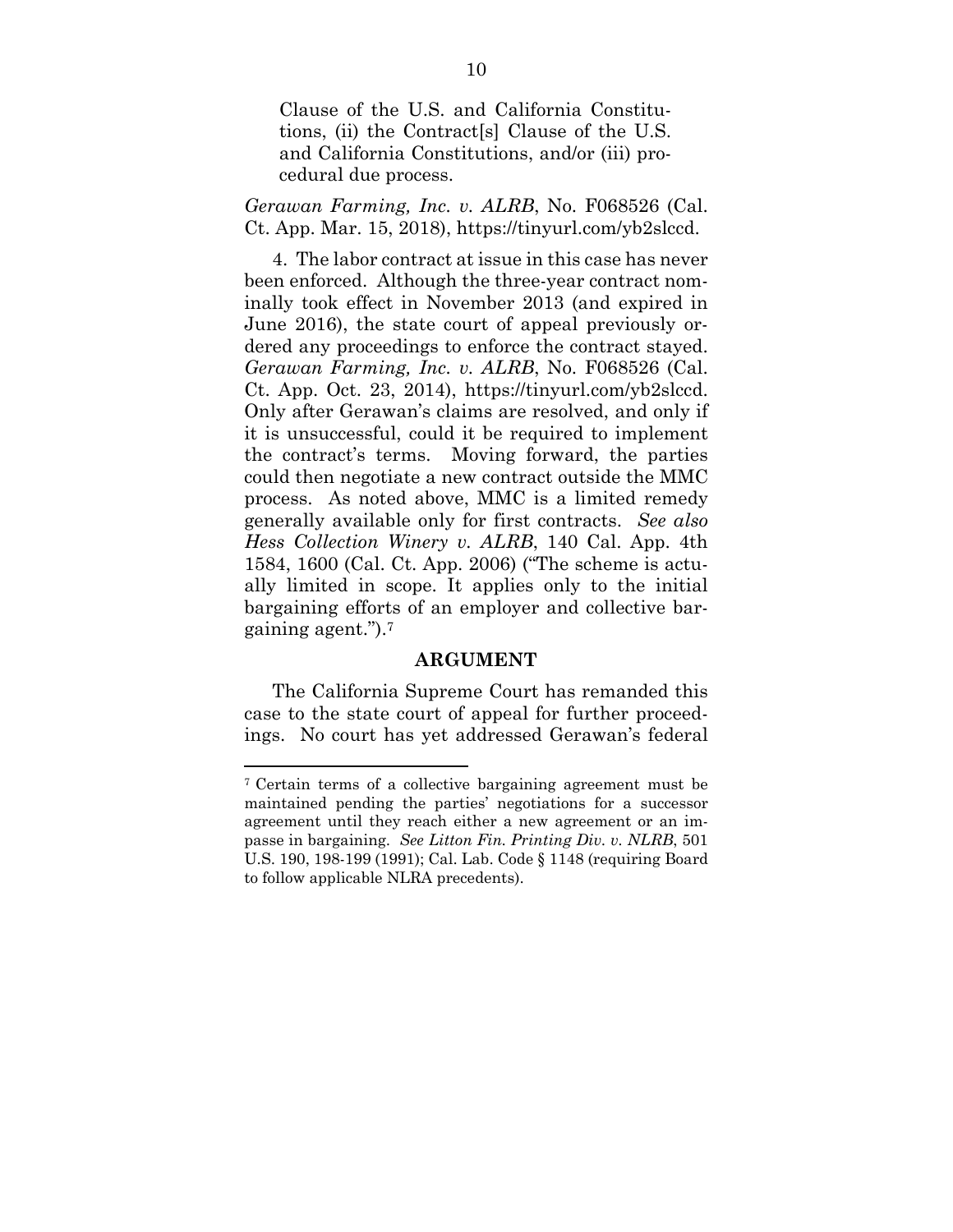constitutional challenges to the state Agricultural Labor Relations Act under the Takings Clause, the Contracts Clause, or procedural due process. Under these circumstances, there is no final state judgment that this Court has jurisdiction to review.

In any event, a number of petitioner's themes and assertions relate to issues not presented by the present case. Its claim of a conflict with this Court's precedents rests on cases whose reasoning was abandoned decades ago. The court below properly rejected petitioner's claims of unequal treatment; and whether to authorize mandatory interest arbitration in particular circumstances, such as those that exist here, is a policy matter for the state Legislature. There is no reason for further review.

1. a. This Court's jurisdiction to review state court decisions on federal questions is limited to the review of "[f]inal judgments or decrees rendered by the highest court of a State in which a decision could be had." 28 U.S.C. § 1257(a). Under this "firm final judgment rule," the state court's decision must have "effectively determined the entire litigation." *Jefferson v. City of Tarrant*, 522 U.S. 75, 81, 84 (1997); *see also Cox Broad. Corp. v. Cohn*, 420 U.S. 469, 479-487 (1975). The decision below is not final in this sense.

Far from determining the entire litigation, the state supreme court's decision here remands for adjudication of Gerawan's remaining federal constitutional challenges. Pet. App. 15, 54. Gerawan has told the state appellate court that resolution of its remaining federal claims is "essential to the constitutional application of the MMC statute." Pet. Cal. Ct. App. Br. 11 (Feb. 5, 2018). That court has set oral argument for October 2018. If Gerawan prevails on one issue or another, it may have no further reason to seek review.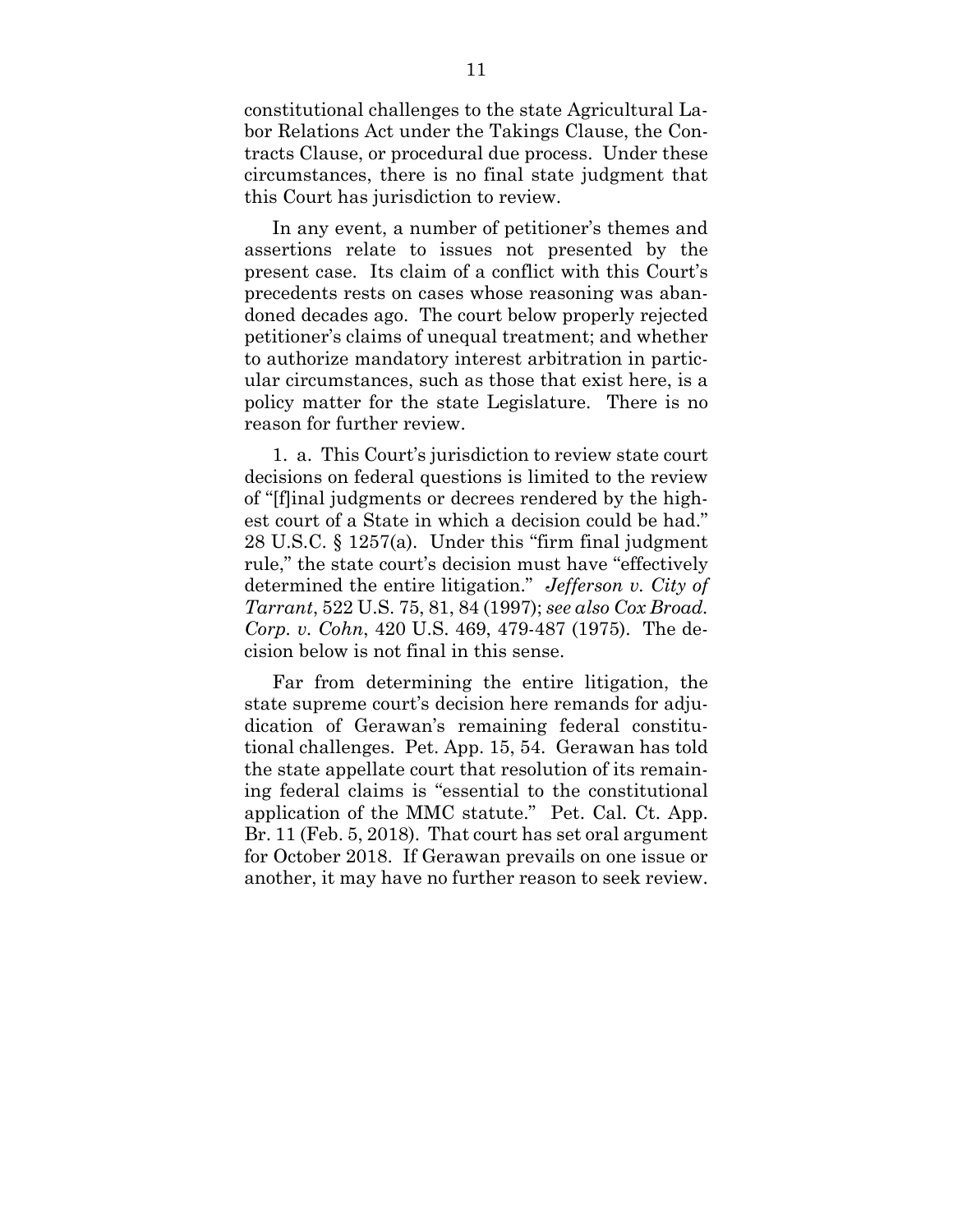If it does not, then it may seek further review from the state supreme court and, if necessary, from this Court. Such a future petition would, unlike this one, present all of Gerawan's federal claims for possible review at one time.

In these circumstances, the current decision remanding the case for further proceedings does not constitute an "effective determination of the litigation." *Jefferson*, 522 U.S. at 81 (decision not final where state supreme court decision "affected only two of the four counts in petitioner's complaint" and "remanded the case for further proceedings"); *O'Dell v. Espinoza*, 456 U.S. 430 (1982) (per curiam) (dismissing petition for lack of jurisdiction where state court had remanded case for trial on remaining issues). This Court thus lacks jurisdiction to review it.

b. This case does not fall within any exception to the final judgment rule. As a threshold matter, the Court has recognized that such exceptions generally apply when remand proceedings "would not require the decision of other federal questions." *Cox*, 420 U.S. at 477; *Flynt v. Ohio*, 451 U.S. 619, 621 (1981) (*Cox* exceptions apply when there are "no other federal issues to be resolved"). As the Court has explained, "where the remaining litigation may raise other federal questions that may later come here, . . . to allow review of an intermediate adjudication would offend the decisive objection to fragmentary reviews." *Radio Station WOW v. Johnson*, 326 U.S. 120, 127 (1945).

In any event, none of the four exceptions discussed in *Cox* applies here. First, this is not a case where "there are further proceedings . . . yet to occur in the state courts but where for one reason or another the federal issue is conclusive or the outcome of further proceedings preordained." *Cox*, 420 U.S. at 479. The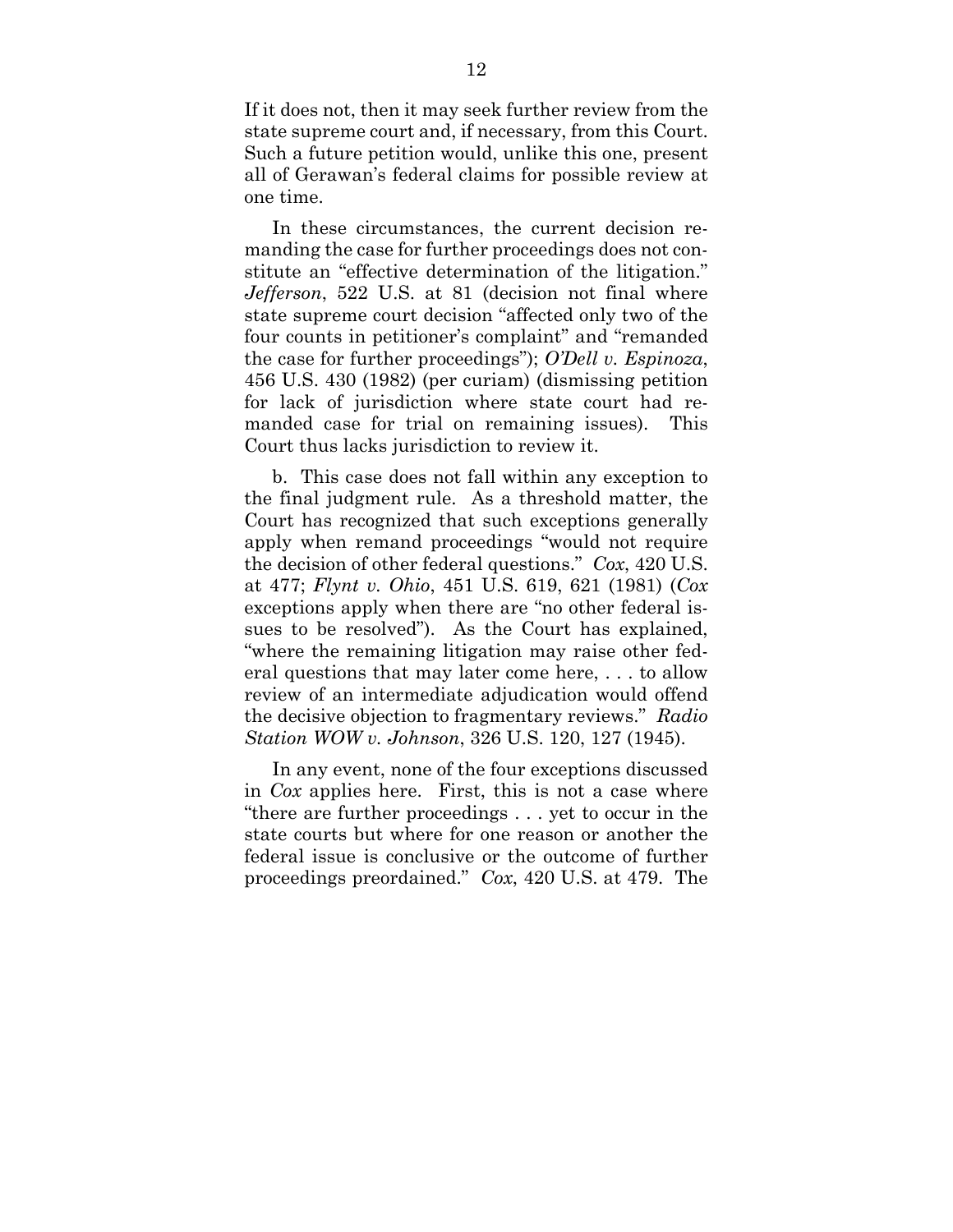California Supreme Court's equal protection and due process rulings do not determine the outcome of Gerawan's challenges under the Takings Clause, the Contracts Clause, and procedural due process. That is why that court remanded to have the state appellate court decide those issues in the first instance.

Second, this is not a case where "the federal issue . . . will survive and require decision regardless of the outcome of future state-court proceedings." *Cox*, 420 U.S. at 480. Such cases generally involve remand for ancillary proceedings where the federal issue remains separable and distinct. *See, e.g., Radio Station WOW*, 326 U.S. at 124-127 (accounting on remand would not affect finality of federal issue); *Carondelet Canal & Navigation Co. v. Louisiana*, 233 U.S. 362, 371-372 (1914) (similar); *Wash. State Dep't of Soc. & Health Servs. v. Guardianship Estate of Keffeler*, 537 U.S. 371, 381 n.5 (2003) (remand for attorney fees did not interfere with court's jurisdiction). The remand here involves substantive federal claims, not resolution of ancillary issues.

Third, this is not a case where "later review of the federal issue cannot be had, whatever the ultimate outcome of the case" on remand. *Cox*, 420 U.S. at 481. In such cases, "if the party seeking interim review . . . were to lose on the merits . . . the governing state law would not permit him again to present his federal claims for review." *Id*.; *see, e.g., Kansas v. Marsh*, 548 U.S. 163, 168-170 (2006) (collecting cases). Here, nothing in California law or the nature of the remand proceedings would prevent review of Gerawan's present equal protection and due process claims at some later time, once all of its federal constitutional challenges have been addressed by the California courts.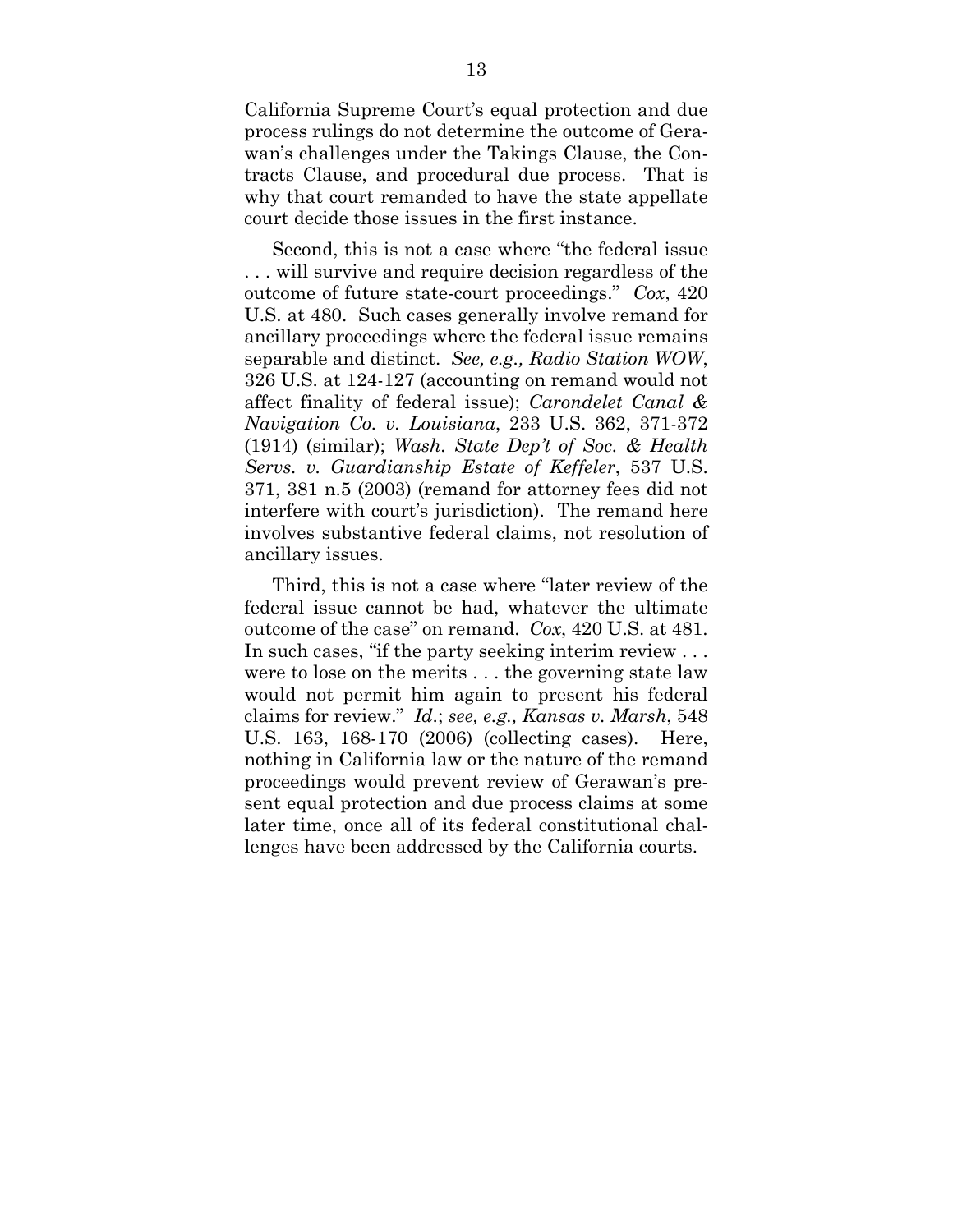Finally, this case does not involve "further proceedings pending in [state court in] which the party seeking review here might prevail on the merits on nonfederal grounds" and a showing that delaying review would "seriously erode federal policy." *Cox*, 420 U.S. at 482; *Flynt*, 451 U.S. at 622 (requiring "identifiable federal statutory or constitutional policies which would [be] undermined by the continuation of the litigation in the state courts"). The remand proceeding here directly involves resolution of additional federal questions. Although Gerawan also has "unresolved" state law claims pending on remand, they mirror its federal claims. *Gerawan Farming, Inc. v. ALRB*, No. F068526 (Cal. Ct. App. Mar. 15, 2018), https://tinyurl.com/yb2slccd. Further, "there is no identifiable federal policy that will suffer if the state . . . proceeding goes forward." *See, e.g., Flynt*, 451 U.S. at 622 (resolution of equal protection claim "can await final judgment without any adverse effect upon important federal interests"). As *Flynt* explained, "[a] contrary conclusion would permit the fourth exception to swallow the rule. Any federal issue finally decided on an interlocutory appeal in the state courts would qualify for immediate review." *Id*.

As was true in *Jefferson*, "[t]his case fits within no exceptional category" to the Court's final judgment rule. 522 U.S. at 84. Rather, "[i]t presents the typical situation in which the state courts have resolved some but not all of petitioners' claims." *Id*.; *Flynt*, 451 U.S. at 621 (dismissing where "it appears that other federal issues will be involved" on remand). The Court accordingly lacks jurisdiction to consider Gerawan's claims at the present time.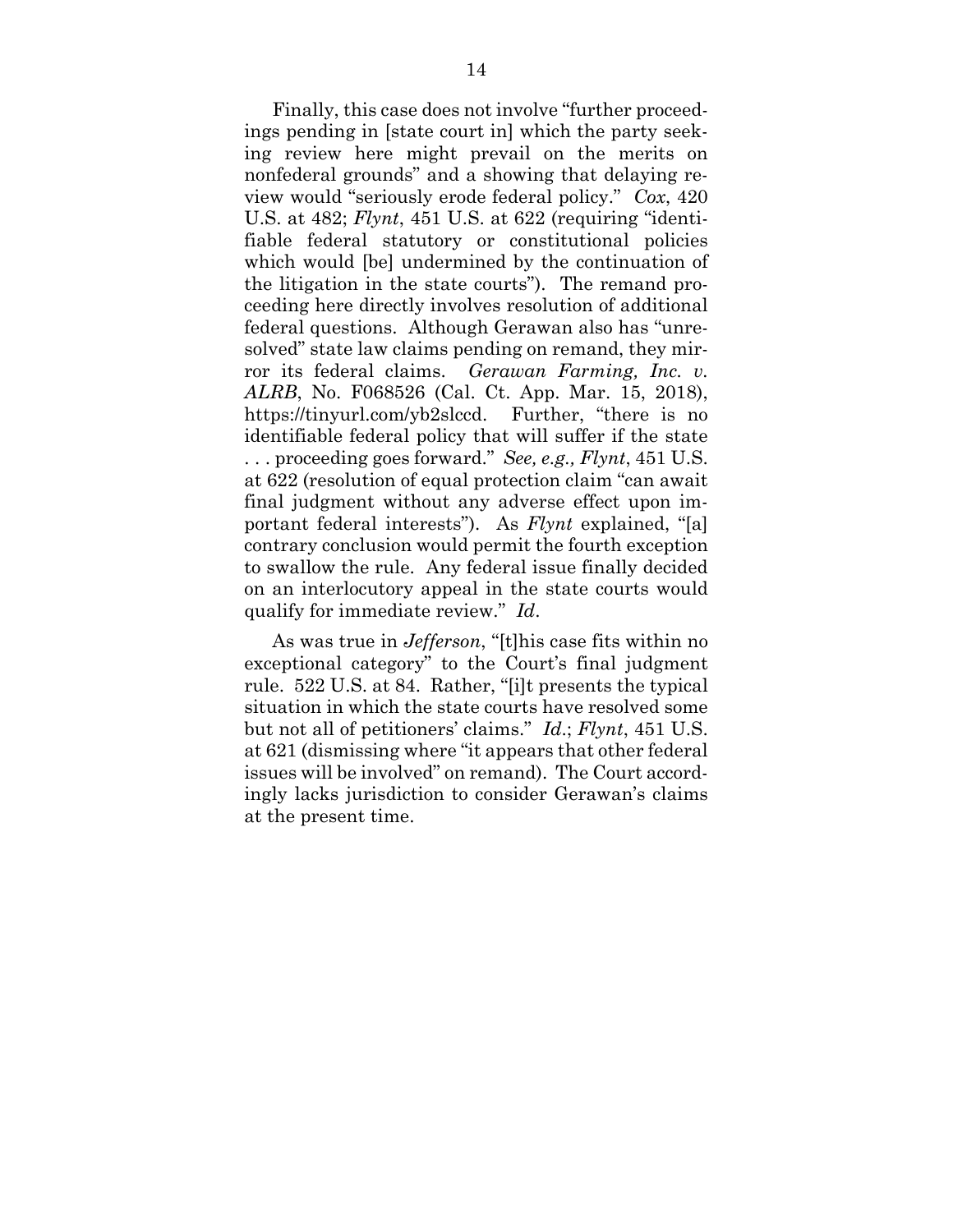2. Even if there were jurisdiction, this case would not warrant review. To begin with, the petition repeatedly presents unsubstantiated factual assertions and legal theories unrelated to the issues that would actually be before the Court if review were granted.

First, petitioner cannot properly present any claim that mandatory interest arbitration infringes on the "free association" rights of its employees. Pet. 1, 3, 19, 22; *see also* Lopez Br. 7-8; Angeles Br. 8-11. Courts are rightly suspicious "when faced with [claims of] an employer's benevolence as its workers' champion against their certified union," and "[t]here is nothing unreasonable in giving a short leash to the employer as vindicator of its employees' organizational freedom." *Auciello Iron Works, Inc. v. NLRB*, 517 U.S. 781, 790 (1996). But even assuming Gerawan could properly litigate such a claim on behalf of its employees, no court has yet adjudicated the question.8

Second, the UFW's purported "abandonment" of Gerawan's workers has no bearing on the facial constitutional challenges in the petition. *See* Pet. 2, 9, 14, 17, 21, 34, 36. In deciding whether a law is facially invalid, this Court considers only the statute's facial requirements, and a plaintiff "can only succeed . . . by 'establishing that no set of circumstances exists under which the [statute] would be valid.'" *Wash. State* 

<sup>8</sup> Petitioner's related complaint that the ALRA's mandatory interest arbitration process does not permit employees to ratify the resulting contract likewise has not been addressed by the courts below. *See* Pet. 1, 13, 15, 25, 36; Pac. Leg. Found. Br. 3-4; Lopez Br. 9-10; Angeles Br. 11. As a matter of state law, the ALRA does not require employee ratification. Further, under federal labor law, "[s]uch ratification is required only if the union's constitution or by-laws or the agreement itself so provides." *E.g.*, *White v. White Rose Food*, 237 F.3d 174, 182 (2d Cir. 2001).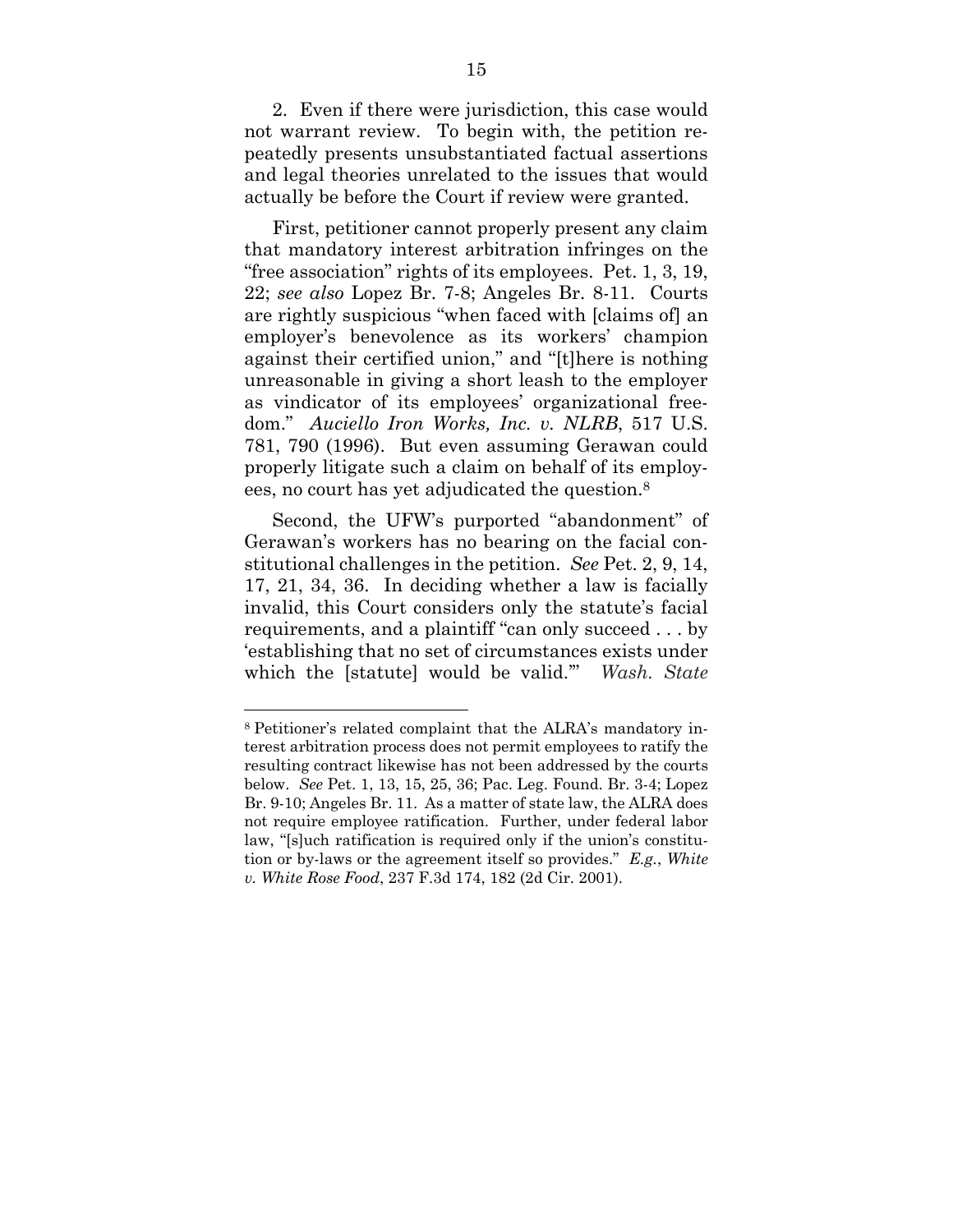*Grange v. Wash. State Republican Party*, 552 U.S. 442, 449-450 (2008). Moreover, what petitioner presents as fact remains an unproven allegation. In separate proceedings, the ALRB determined that Gerawan lacked a "factual record to support its abandonment argument." *Gerawan Farming, Inc.*, 44 ALRB No. 1 (2018), at 46, https://tinyurl.com/yd4nrefj; *Gerawan Farming, Inc. v. ALRB*, No. F077033 (Cal. Ct. App.), https://tinyurl.com/yby5ywt4. In any event, the California Supreme Court unanimously held—as a matter of state law—that a union's absence alone does not terminate its certification as the exclusive bargaining representative. Pet. App. at 41-45, 54; *Arnaudo Bros., L.P. v. ALRB*, 22 Cal. App. 5th 1213, 232 Cal. Rptr. 3d 367, 378 (Cal. Ct. App. 2018) ("[T]he abandonment defense is not recognized in California.").

Third, the vacated decertification election also has no bearing on any issue before the Court. *See* Pet. 2, 14-16, 25. As Gerawan concedes, the election is the subject of a different ALRB decision and of ongoing proceedings. *See* Pet. 15 n.7; Pet. Supp. Br. 1; *Gerawan Farming, Inc.*, 42 ALRB No. 1 (2016), at 69, https://tinyurl.com/yafys2du (dismissing decertification election because of "Gerawan's unlawful and/or objectionable conduct," which "tainted the entire decertification process"). On May 30, 2018, the state court of appeal vacated the Board's order in that proceeding, and remanded for reconsideration. Pet. Supp. App. 1-3, 180-181. That decision is not yet final, and could be subject to further proceedings in the state courts.

Fourth, petitioner's complaint that its workers could not participate in or observe the MMC process is not before the Court. *See* Pet. 10; *see also* Lopez Br. 2,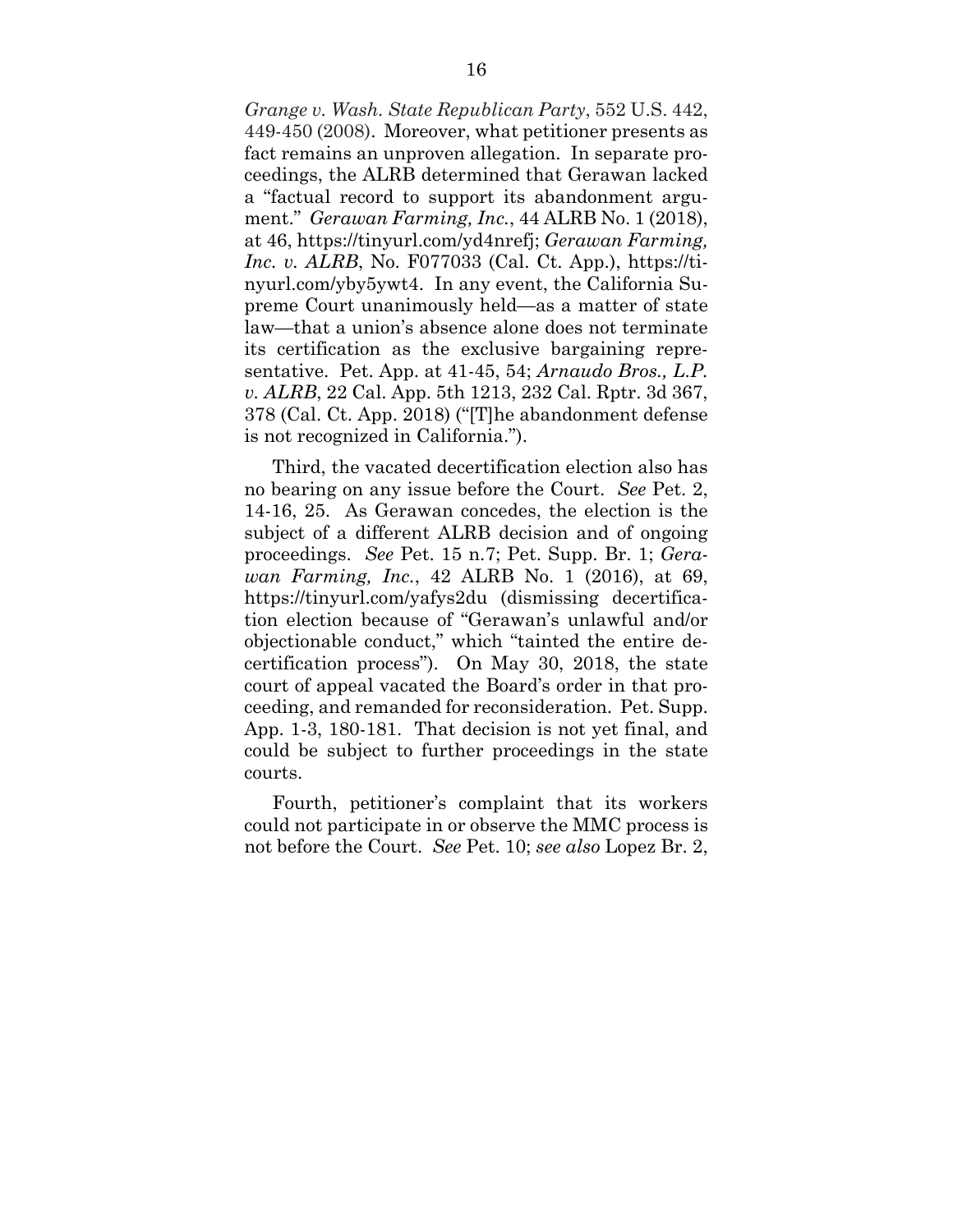13-14; Angeles Br. 5-6. This too is the subject of ongoing litigation. *See Gerawan Farming, Inc.*, 39 ALRB No. 11 (2013), https://tinyurl.com/yc25rhnd; *Gerawan Farming, Inc. v. ALRB*, No. F076148 (Cal. Ct. App.), https://tinyurl.com/y9p95wa9; *see also* Pet. App. 60 n.7.

Fifth, Gerawan's repeated assertion that its workers "consistently earn the highest wages in the industry" is at best incomplete, and ultimately irrelevant to Gerawan's facial constitutional challenges. *See* Pet. 9, 21-22, 32, 34. The mediator noted that Gerawan's wage survey showed it paid "the highest general labor rates among the employers surveyed," but explained that the survey was "not based on total compensation" and did not account for the value of employee benefits, including health insurance. Certified Record (CR) 415. One of the contracts submitted by Gerawan showed, for example, that another employer "not only pays slightly higher general labor rates" but "also pays \$2.704 per hour" additional for a medical plan. *Id*.

Finally, Gerawan's objections to several of the specific contract terms determined by the mediator many of which it purports to assert on its employees' behalf—raise issues of state law that are pending before the state court of appeal in other proceedings. *See* Pet. 2, 11-13, 21-22, 32, 34, 36; Pet. Cal. Ct. App. Br. 53-60 (Feb. 13, 2014). They too are not before this Court.

3. As to questions properly presented by the present petition, there is no reason for further review. Petitioner principally argues that the California Supreme Court's decision conflicts with the *Wolff* line of cases, in which petitioner asserts this Court held that it was unconstitutional for a State to compel interest arbitration. Pet. 1, 26-31; *see Wolff Packing Co.*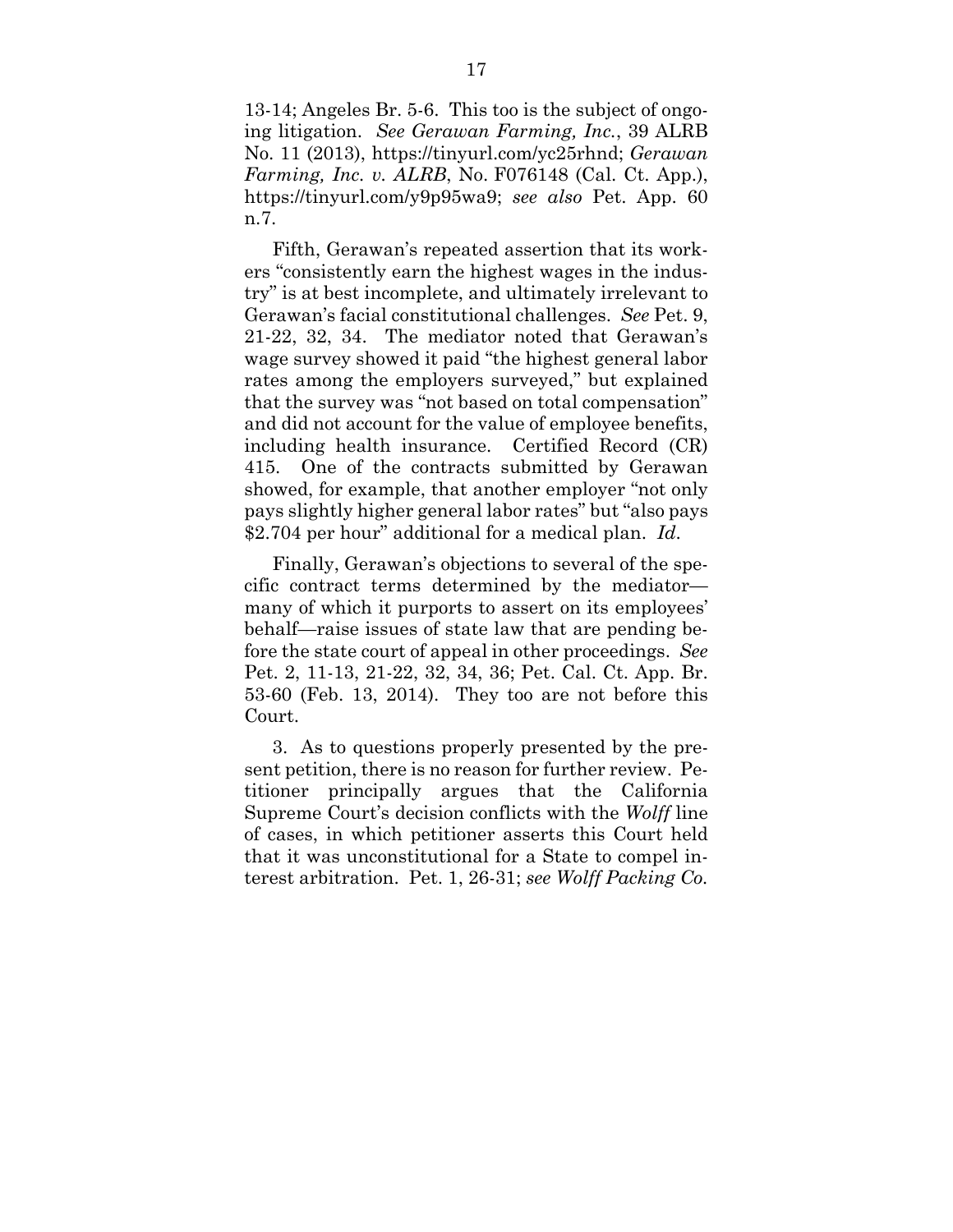*v. Indus. Court* (*Wolff I*), 262 U.S. 522 (1923); *Dorchy v. Kansas*, 264 U.S. 286 (1924); *Wolff Packing Co. v. Indus. Court* (*Wolff II*), 267 U.S. 552 (1925). But those cases do not supply the governing constitutional standard.

To begin with, even on their own terms, the *Wolff* cases did not establish any bright-line rule that compulsory arbitration violates due process. *See* Pet. 29- 30. The Court held that Kansas's "attempts to fix wages and compel arbitration were constitutionally impermissible because the industries there (i.e., meat packing and coal mining) were not sufficiently 'clothed with a public interest,' to justify these regulations." *Country-Wide Ins. Co. v. Harnett*, 426 F. Supp. 1030, 1033 (S.D.N.Y.), *aff'd* 431 U.S. 934 (1977). It was the nature of the regulated industries—not simply the compulsory arbitral process—that the Court held rendered the law unconstitutional as applied. *See, e.g.*, *Wolff I*, 262 U.S. at 544; *Dorchy*, 264 U.S. at 289; *Wolff II*, 267 U.S. at 568-569.

In *Nebbia v. New York*, 291 U.S. 502, 536-537 (1934), this Court expressly rejected the *Wolff* cases' "public affectation" analysis. It also rejected the proposition that state-imposed contract terms per se offend due process. *Id.* at 528 (statutes imposing contract terms "are within the state's competency"). "That wages and hours can be fixed by law is no longer doubted." *Lincoln Fed. Labor Union v. Nw. Iron & Metal Co.*, 335 U.S. 525, 536 (1949) (collecting cases).

Gerawan acknowledges *Nebbia*'s rejection of the "public affectation" doctrine, but contends that "*Wolff* did not rest its holding on this basis" and "[n]o decision of this Court suggests otherwise." Pet. 29 n.12. That is incorrect. This Court has repeatedly recognized that the constitutional basis for the *Wolff* cases was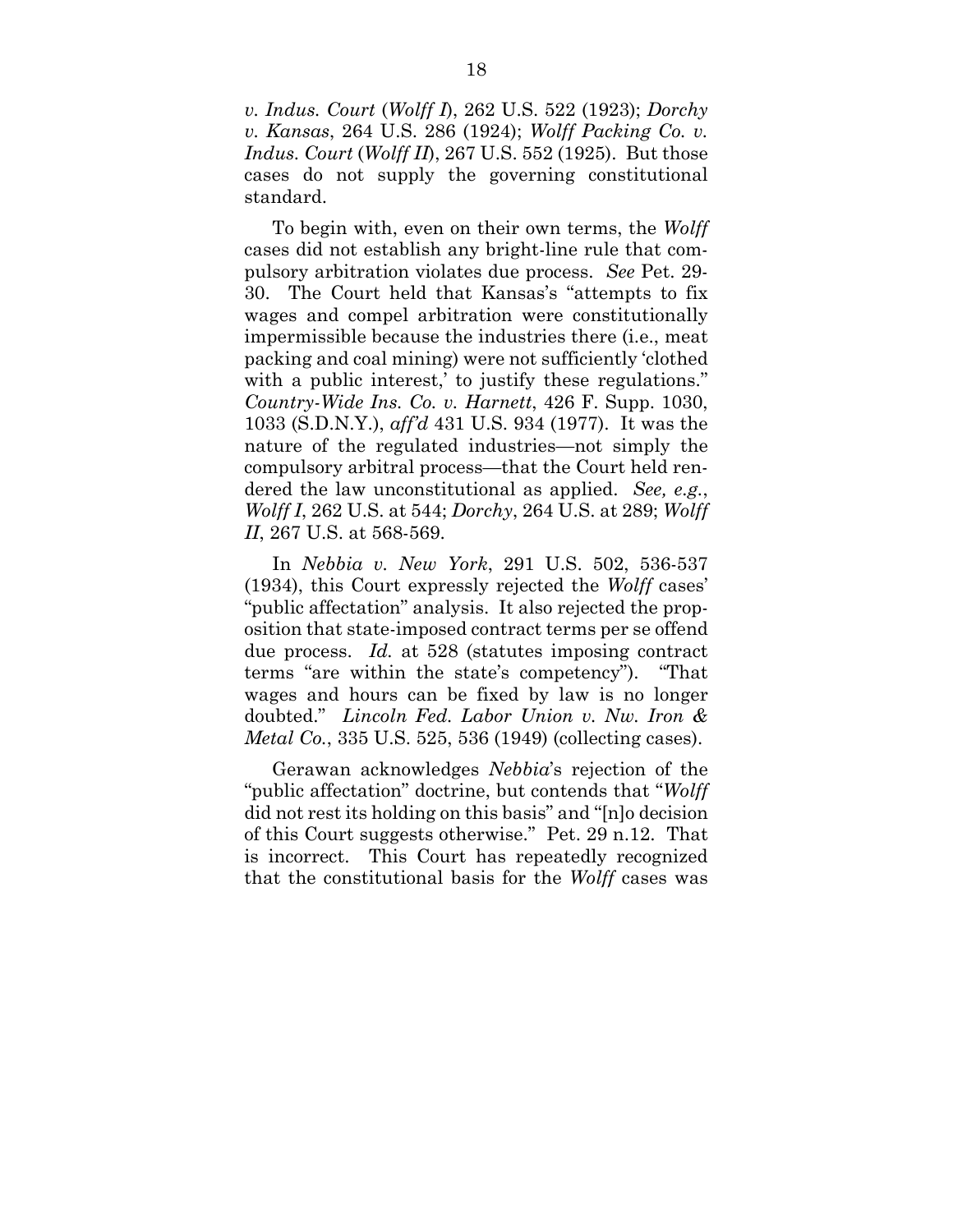their "public affectation" analysis. *See, e.g.*, *Wolff II*, 267 U.S. at 563-569; *Williams v. Std. Oil Co.*, 278 U.S. 235, 239 (1929), *overruled in part on other grounds by Olsen v. Nebraska*, 313 U.S. 236 (1941); *Nebbia*, 291 U.S. at 536; *Lincoln Fed.*, 335 U.S. at 536.

In any event, the *Wolff* cases were decided at the "zenith" of this Court's use of the "freedom of contract" rationale to nullify legislation, alongside *Lochner v. New York*,9 *Adair v. United States*,10 *Coppage v. Kansas*,11 *Adkins v. Children's Hospital*,12 and *Ribnik v. McBride*.13 *See generally* Williams, *The Compulsory Settlement of Contract Negotiation Labor Disputes*, 27 Tex. L. Rev. 587, 620-621 (1949). For many years since that time, however, "[t]his Court . . . has steadily rejected the due process philosophy enunciated in the *Adair-Coppage* line of cases." *Lincoln Fed.*, 335 U.S. at 536; *Phelps Dodge Corp.*, 313 U.S. at 187 ("The course of decisions in this Court since *Adair* . . . and *Coppage* . . . have completely sapped those cases of their authority.").

Petitioner observes that the *Wolff* cases have not been expressly overruled. *See* Pet. 2, 28, 30. But this Court has repeatedly declined to "return . . . to the[ir] due process philosophy," which it has "deliberately discarded." *Lincoln Fed.*, 335 U.S. at 537. Gerawan  $\overline{a}$ 

11 236 U.S. 1 (1915), *overruled in part by Phelps Dodge Corp.*, 313 U.S. 177.

12 261 U.S. 525 (1923), *overruled in part by W. Coast Hotel Co. v. Parrish*, 300 U.S. 379 (1937).

13 277 U.S. 350 (1928), *overruled in part by Olsen,* 313 U.S. 236.

<sup>9 198</sup> U.S. 45 (1905), *abrogation recognized in Ferguson v. Skrupa*, 372 U.S. 726 (1963).

<sup>10 208</sup> U.S. 161 (1908), *overruled in part by Phelps Dodge Corp. v. NLRB*, 313 U.S. 177 (1941).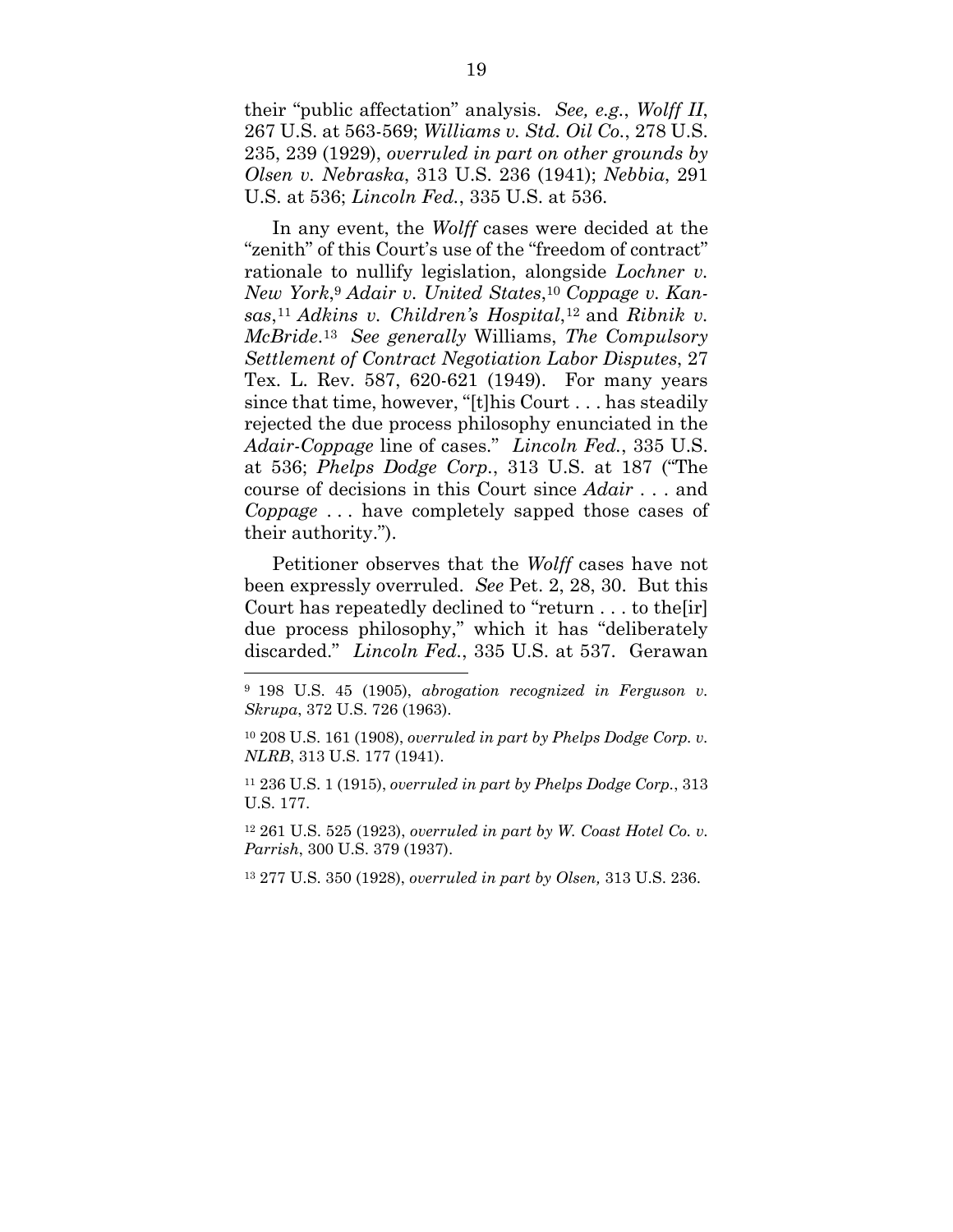does not identify a single case since the 1930s that relies on the *Wolff* cases or their due process analysis to hold any law unconstitutional.

Under the different standard that has prevailed for the last 70 years, the ALRA's mandatory interest arbitration process easily withstands constitutional scrutiny. Such economic legislation does not violate due process if it is supported by a rational basis. *See, e.g.*, *Williamson v. Lee Optical of Okla., Inc.*, 348 U.S. 483, 488 (1955). Here, "[t]he Legislature was aware that the ALRA had failed to promote collective bargaining agreements, finding that almost 60 percent of union representation elections did not result in a first contract." Pet. App. 21-22. "In light of the 'peculiar problems with the collective bargaining process between agricultural employers and agricultural employees,' the Legislature reasonably could have concluded that a mediation process followed by binding arbitration in the event of a bargaining impasse would 'correct' the ALRA's failure and facilitate the adoption of first contracts." Pet. App. 22 (citation omitted). "The Legislature also reasonably could have believed that facilitating first contracts furthers the goal of 'ensuring stability' in the agricultural industry." Pet. App. 22. Due process requires nothing more.

4. Petitioner's equal protection claim likewise does not warrant further review. According to petitioner, the individualized labor contracts produced by mandatory interest arbitration violate equal protection because they "discriminate[] against *each* individual agricultural employer *within* the covered class of employers." Pet. App. 23; *see* Pet. 31-34. But as this Court has explained, "'[e]ven laws that impose a duty or liability upon a single individual . . . are not on that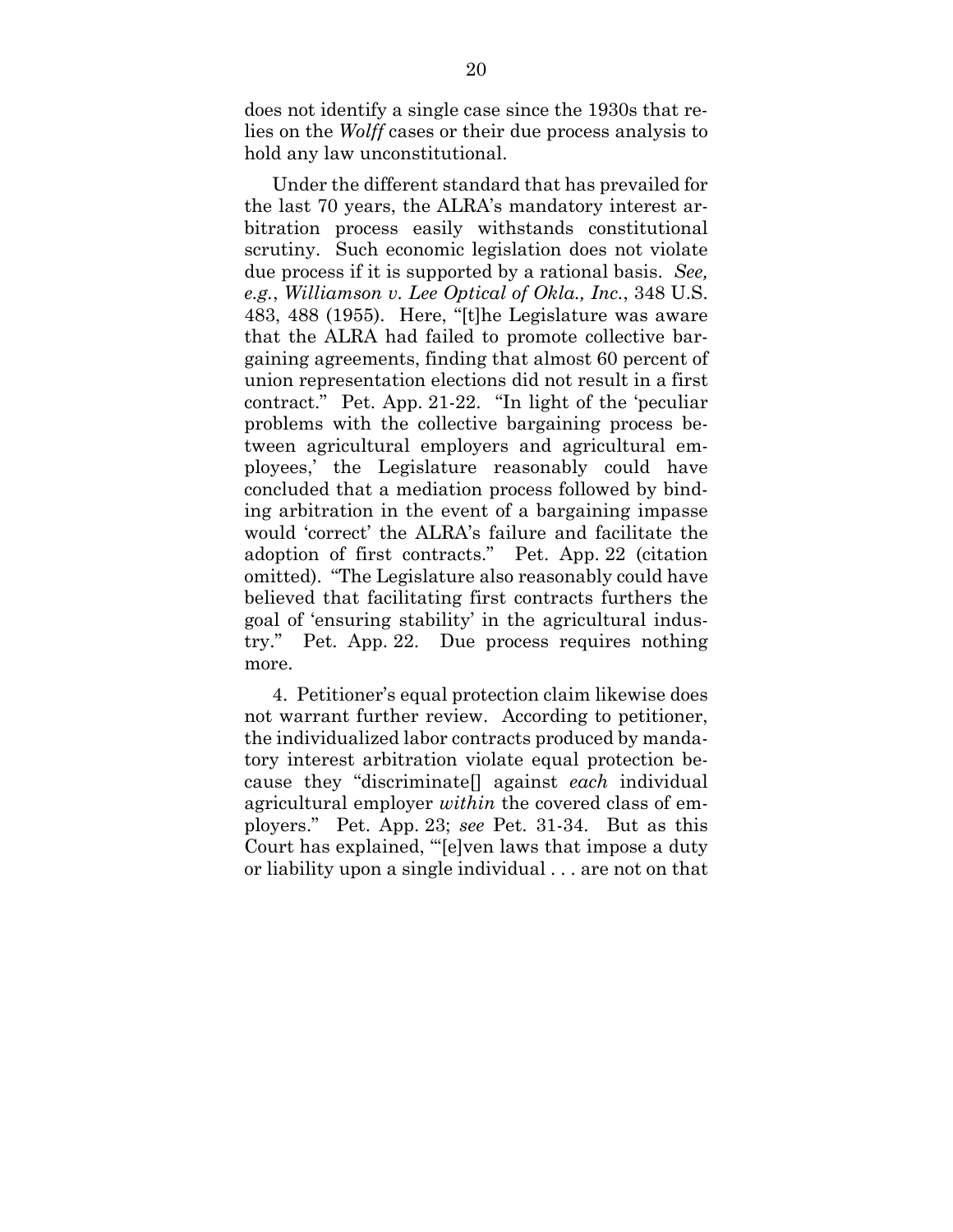account invalid.'" *Bank Markazi v. Peterson*, 136 S. Ct. 1310, 1327 (2016) (quoting *Plaut v. Spendthrift Farm, Inc.*, 514 U.S. 211, 239 n.9 (1995)). Rather, "[l]aws narrow in scope, including 'class of one' legislation, . . . violate the Equal Protection Clause" only "if arbitrary or inadequately justified." *Id.* at 1327 n.27 (citing *Village of Willowbrook v. Olech*, 528 U.S. 562, 564 (2000)).

Petitioner complains that "[e]ach workplace subjected to MMC will have its own minimum-wage law, its own maximum-hour law, [and] its own rules for handling workplace issues." Pet. 33. But this Court has recognized that labor contracts are necessarily individualized to specific workplaces and that they appropriately establish "the common law of . . . a particular plant." *United Steelworkers of Am. v. Warrior & Gulf Nav. Co*., 363 U.S. 574, 579 (1960) (collective bargaining agreements "call[] into being . . . the common law of a particular industry or of a particular plant"). The ALRA's individualized processes are consistent with this understanding and are rationally related to California's legitimate interest in promoting labor stability. Pet. App. 27.

Collective bargaining is an inherently individualized process because each employer and bargaining unit will have unique needs and concerns. "[C]ontract terms appropriate for a 25-employee family farm may make little sense at a 5,000-employee agricultural corporation, and reasonable wages and benefits will necessarily vary across company size, crop, and geographic region." Pet. App. 27. Given that each labor dispute is unique, it is rational for state law, in the limited circumstances in which mandatory interest arbitration is authorized, to direct the mediator to craft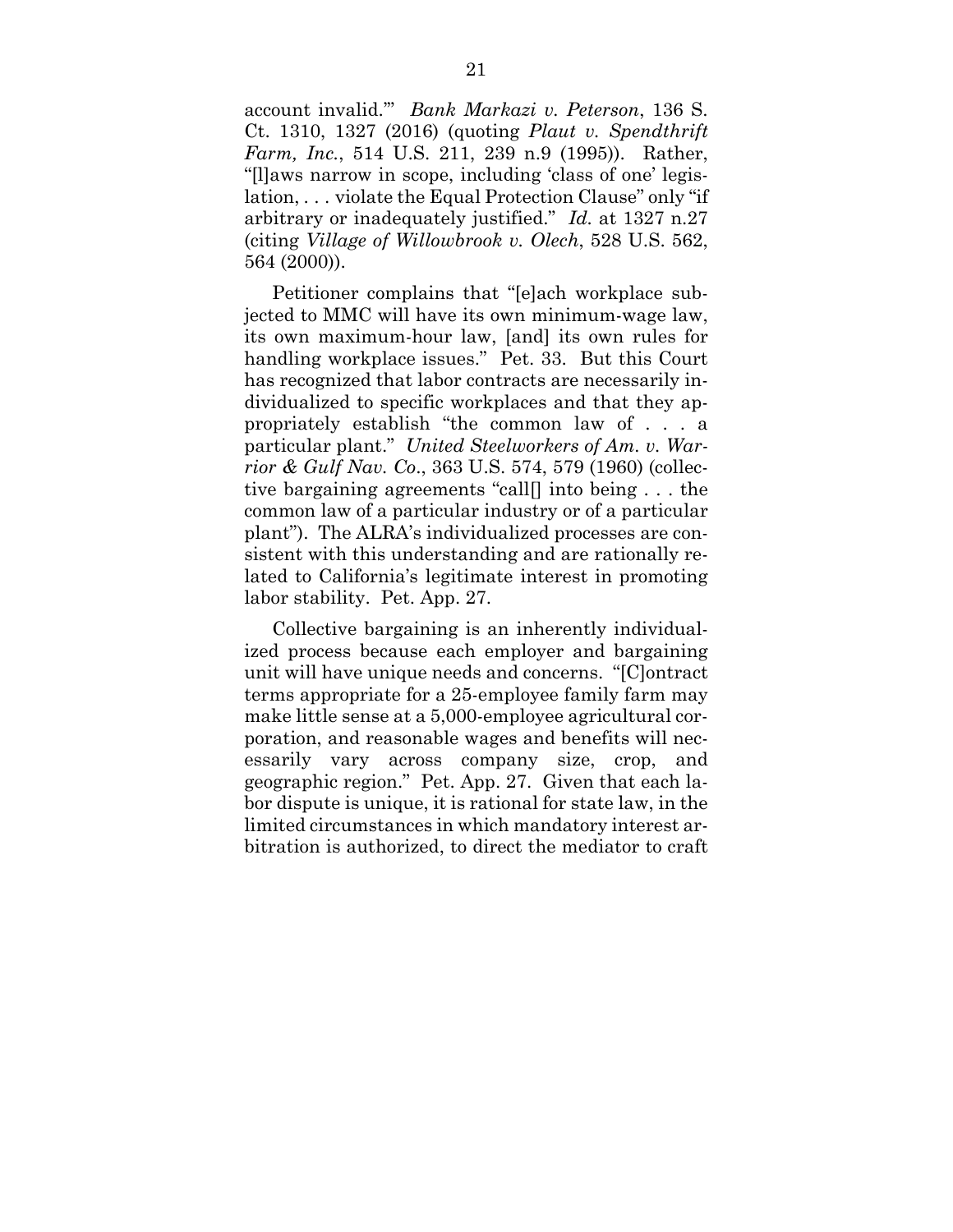agreements tailored to the particular needs of the parties, after consideration of neutral statutory criteria designed to minimize "arbitrary or irrational differences." Pet. App. 28; *see* Cal. Lab. Code § 1164(e). If the mediator oversteps, prompt review by the Board and state courts are additional safeguards.

Petitioner and its *amici* assert that the ALRA's statutory criteria provide insufficient guidance to the mediator. Pet. 31-32; NFIB Small Bus. Ctr. Br. 12-13; Pac. Legal Found. Br. 5-6. To be sure, arbitrary or discriminatory treatment is "possible under the MMC statute, just as it is possible with respect to a host of governmental functions that involve discretionary decisionmaking." Pet. App. 29. But the mere possibility that an employer could be treated unfairly in some hypothetical circumstance "is not enough to declare the MMC statute facially unconstitutional." Pet. App. 30; *see, e.g.*, *Wash. State Grange*, 552 U.S. at 449-450 (courts "must be careful not to go beyond the statute's facial requirements and speculate about 'hypothetical' or 'imaginary' cases").

And "Gerawan has raised no as-applied challenge in this case." Pet. App. 30. "Gerawan does not claim to have evidence that it was treated differently . . . from similarly situated agricultural employers that have undergone the MMC process, or that a similarly situated agricultural employer even exists." *Id.* There is accordingly no basis for arguing that the individualized contract crafted by the mediator violated equal protection.14

 $\overline{a}$ 14 Petitioner's *amici* urge review "to demarcate the boundaries of the *Engquist* exception to *Olech*," which holds that certain forms of discretionary decisionmaking are not properly subject to a "class of one" equal protection claim. Pac. Legal Found. Br. 13-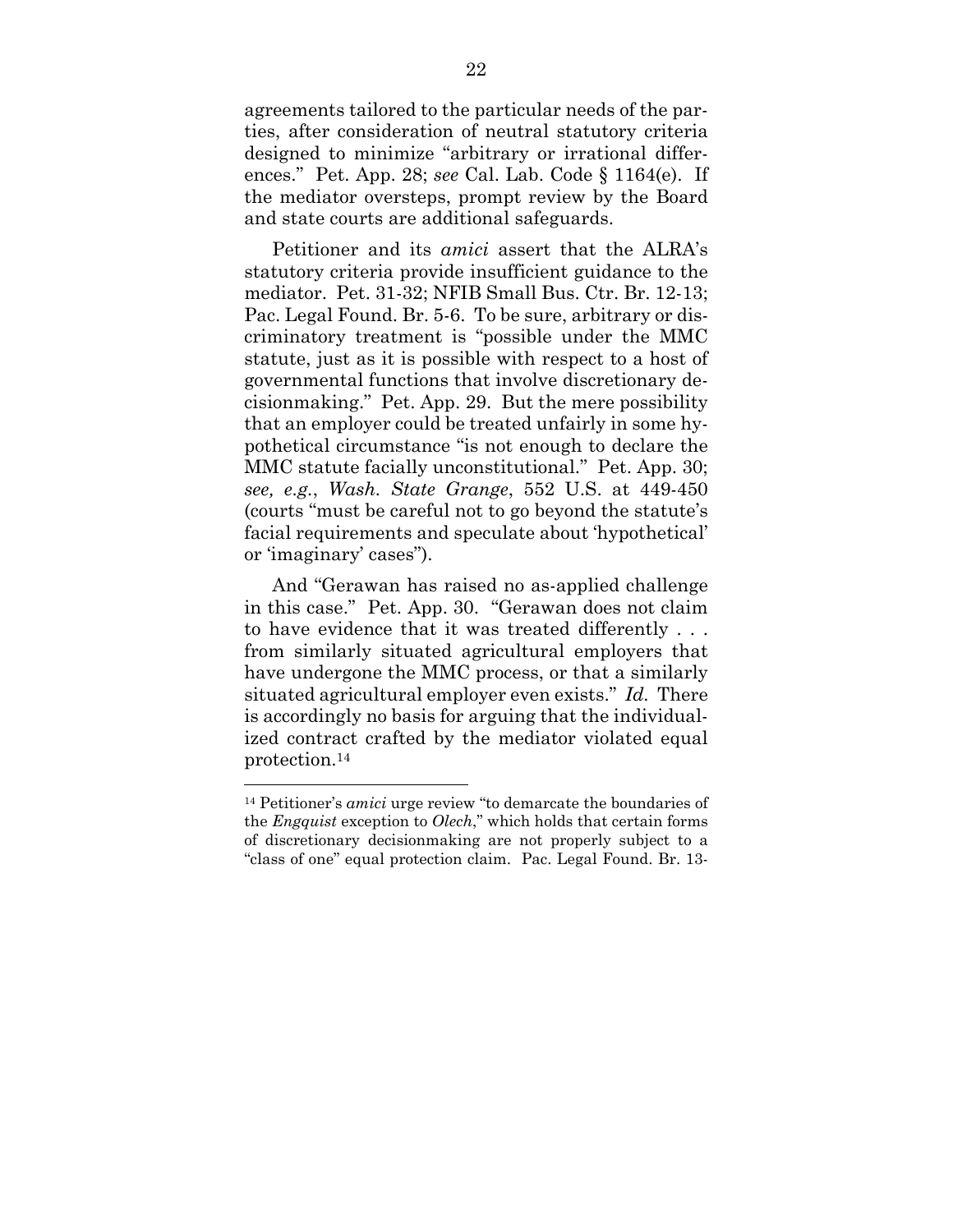5. Finally, petitioner's policy disagreement with California's limited use of mandatory interest arbitration does not support review. The California Supreme Court accorded appropriate deference to the state Legislature's policy choices, holding that the purpose and design of mandatory interest arbitration under the ALRA is rationally related to California's legitimate interest in promoting labor stability in its vital agricultural industry by facilitating the conclusion of first contracts. Pet. App. 21-23, 27-29. If Gerawan disagrees with the Legislature's choices, its concerns are properly addressed through the political process.

That "[m]ost cases of compulsory interest arbitration are in the public sector" does not suggest any constitutional limitation. *See* Pet. 30 n.13. As the California Supreme Court explained, the relative rareness of mandatory procedures in the private sector likely stems not from the repudiated *Wolff* cases, but from this Court's "determination that the NLRA, which preempts most state labor regulation, does not authorize compulsory arbitration." Pet. App. 19; *see, e.g.*, *Jones & Laughlin*, 301 U.S. at 45. But that the NLRA currently "does not envision such a process" does not mean the Constitution forbids it. *H.K. Porter*, 397 U.S. at 109.

If anything, the relative rareness of compulsory interest arbitration in the private sector is another factor weighing against review in this case. The ALRA authorizes mandatory interest arbitration only in the

<sup>16;</sup> *see Engquist v. Or. Dep't of Agric.*, 553 U.S. 591, 603-604 (2008). But the California Supreme Court expressly declined to decide whether *Engquist* barred a class-of-one equal protection challenge to the ALRA. Pet. App. 26. It held that even if such a claim could be brought, it would fail because "the MMC statute does not facially violate equal protection." *Id.*